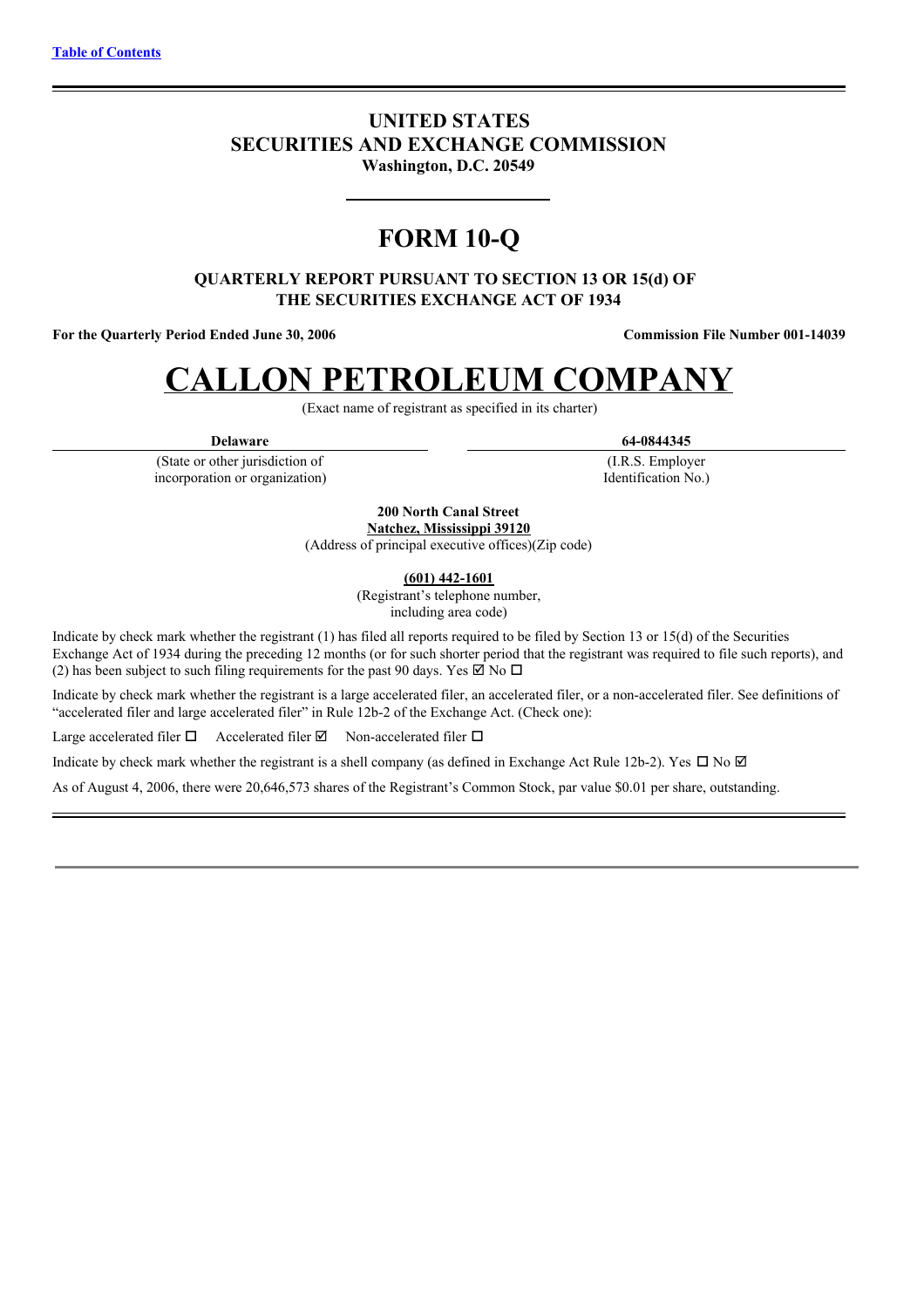## **CALLON PETROLEUM COMPANY TABLE OF CONTENTS**

| <b>Part I. Financial Information</b>                                                                                               | Page No. |
|------------------------------------------------------------------------------------------------------------------------------------|----------|
| Consolidated Balance Sheets as of June 30, 2006 and December 31, 2005                                                              | 3        |
| Consolidated Statements of Operations for Each of the Three and Six Months in the Periods Ended June 30, 2006 and<br>June 30, 2005 | 4        |
| Consolidated Statements of Cash Flows for Each of the Six Months in the Periods Ended June 30, 2006 and June 30,<br><u>2005</u>    | 5        |
| <b>Notes to Consolidated Financial Statements</b>                                                                                  | 6        |
| <u>Item 2. Management's Discussion and Analysis of Financial Condition and Results of Operations</u>                               | 15       |
| Item 3. Quantitative and Qualitative Disclosures about Market Risk                                                                 | 22       |
| Item 4. Controls and Procedures                                                                                                    | 22       |
| <b>Part II. Other Information</b>                                                                                                  |          |
| Item 4. Submission of Matters to a Vote of the Security Holders                                                                    | 23       |
| Item 6. Exhibits<br>Certification of CEO and CFO Pursuant to Section 302<br>Certification of CEO and CFO Pursuant to Section 906   | 23       |
| 2                                                                                                                                  |          |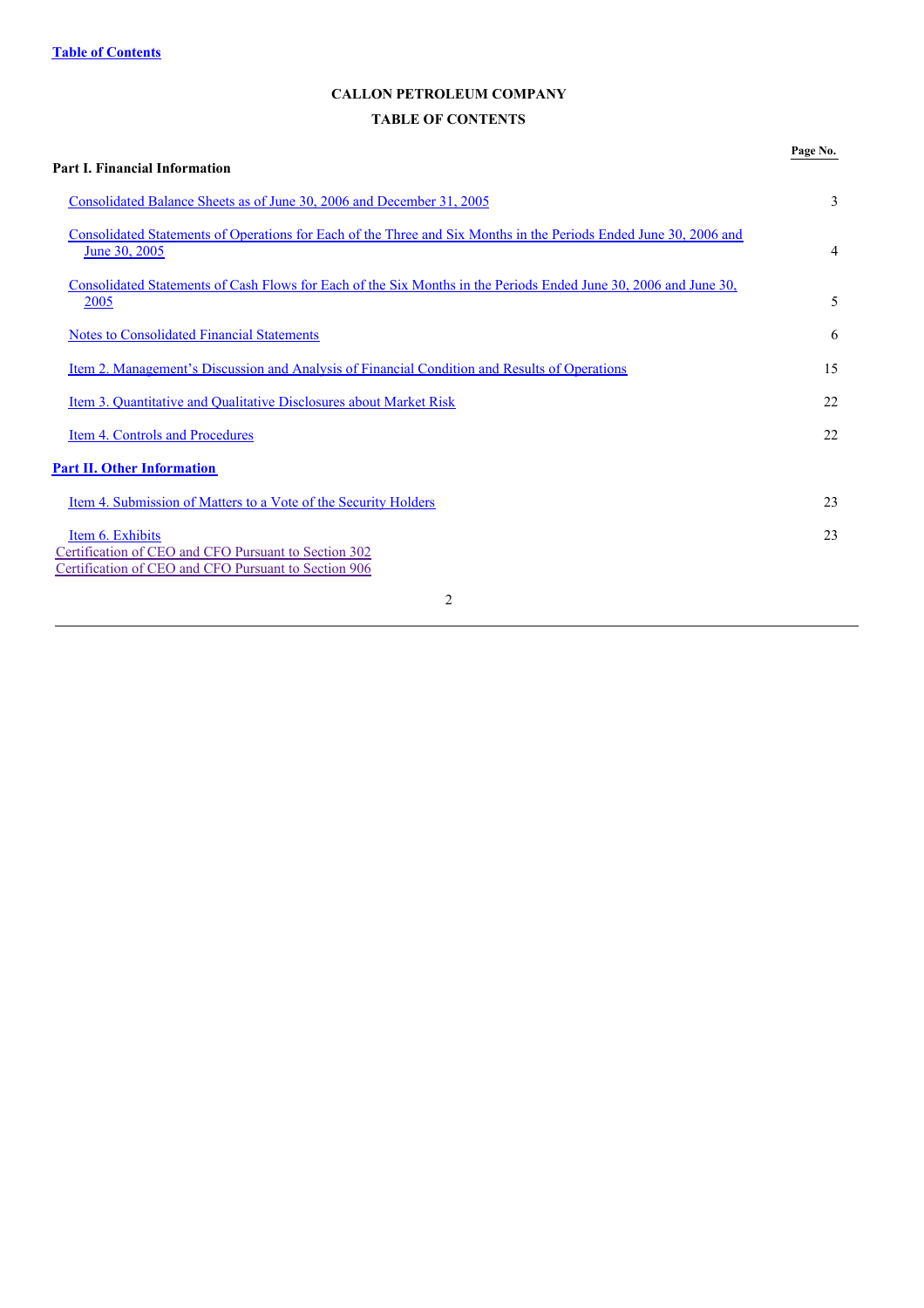## **Callon Petroleum Company Consolidated Balance Sheets (In thousands, except share data)**

|                                                                                        | <b>June 30,</b><br>2006<br>(Unaudited) | December 31,<br>2005<br>(Note 1) |  |
|----------------------------------------------------------------------------------------|----------------------------------------|----------------------------------|--|
| <b>ASSETS</b>                                                                          |                                        |                                  |  |
| Current assets:                                                                        |                                        |                                  |  |
| Cash and cash equivalents                                                              | $\mathbb{S}$<br>1,046                  | \$<br>2,565                      |  |
| Accounts receivable                                                                    | 27,461                                 | 33,195                           |  |
| Deferred tax asset                                                                     | 9,768                                  | 26,770                           |  |
| Restricted investments                                                                 | 4,200                                  | 4,110                            |  |
| Fair market value of derivatives                                                       | 4,382                                  | 889                              |  |
| Other current assets                                                                   | 1,755                                  | 1,998                            |  |
| Total current assets                                                                   | 48,612                                 | 69,527                           |  |
|                                                                                        |                                        |                                  |  |
| Oil and gas properties, full-cost accounting method:                                   |                                        |                                  |  |
| <b>Evaluated properties</b>                                                            | 1,010,963                              | 937,698                          |  |
| Less accumulated depreciation, depletion and amortization                              | (568, 026)                             | (539, 399)                       |  |
|                                                                                        | 442,937                                | 398,299                          |  |
| Unevaluated properties excluded from amortization                                      | 58,987                                 | 49,065                           |  |
| Total oil and gas properties                                                           | 501,924                                | 447,364                          |  |
|                                                                                        |                                        |                                  |  |
| Other property and equipment, net                                                      | 1,741                                  | 1,605                            |  |
| Long-term gas balancing receivable                                                     | 660                                    | 403                              |  |
| Restricted investments-long-term                                                       | 1,896                                  | 1,858                            |  |
| Investment in Medusa Spar LLC                                                          | 12,510                                 | 11,389                           |  |
| Other assets, net                                                                      | 1,962                                  | 1,630                            |  |
| Total assets                                                                           | \$<br>569,305                          | \$<br>533,776                    |  |
| <b>LIABILITIES AND STOCKHOLDERS' EQUITY</b>                                            |                                        |                                  |  |
| Current liabilities:                                                                   |                                        |                                  |  |
| Accounts payable and accrued liabilities                                               | \$<br>35,845                           | \$<br>39,323                     |  |
| Fair market value of derivatives                                                       | 1,119                                  | 1,247                            |  |
| Undistributed oil and gas revenues                                                     | 1,294                                  | 721                              |  |
| Asset retirement obligations-current                                                   | 22,783                                 | 21,660                           |  |
| Current maturities of long-term debt                                                   | 229                                    | 263                              |  |
| Total current liabilities                                                              | 61,270                                 | 63,214                           |  |
|                                                                                        |                                        |                                  |  |
| Long-term debt                                                                         | 196,641                                | 188,813                          |  |
| Asset retirement obligations-long-term                                                 | 25,833                                 | 16,613                           |  |
| Deferred tax liability                                                                 | 28,044                                 | 31,633                           |  |
| Accrued liabilities to be refinanced                                                   |                                        | 5,000                            |  |
| Other long-term liabilities                                                            | 774                                    | 455                              |  |
| <b>Total liabilities</b>                                                               | 312,562                                | 305,728                          |  |
| Stockholders' equity:                                                                  |                                        |                                  |  |
| Preferred Stock, \$.01 par value, 2,500,000 shares authorized;                         |                                        |                                  |  |
| Common Stock, \$.01 par value, 30,000,000 shares authorized; 20,578,205 and 19,357,138 |                                        |                                  |  |
| shares outstanding at June 30, 2006 and December 31, 2005, respectively                | 206                                    | 194                              |  |
| Capital in excess of par value                                                         | 218,345                                | 220,360                          |  |
| Unearned compensation restricted stock                                                 |                                        | (3,334)                          |  |
| Other comprehensive income                                                             | 1,963                                  | (331)                            |  |
| Retained earnings                                                                      | 36,229                                 | 11,159                           |  |
| Total stockholders' equity                                                             | 256,743                                | 228,048                          |  |
| Total liabilities and stockholders' equity                                             | \$569,305                              | \$<br>533,776                    |  |

The accompanying notes are an integral part of these financial statements.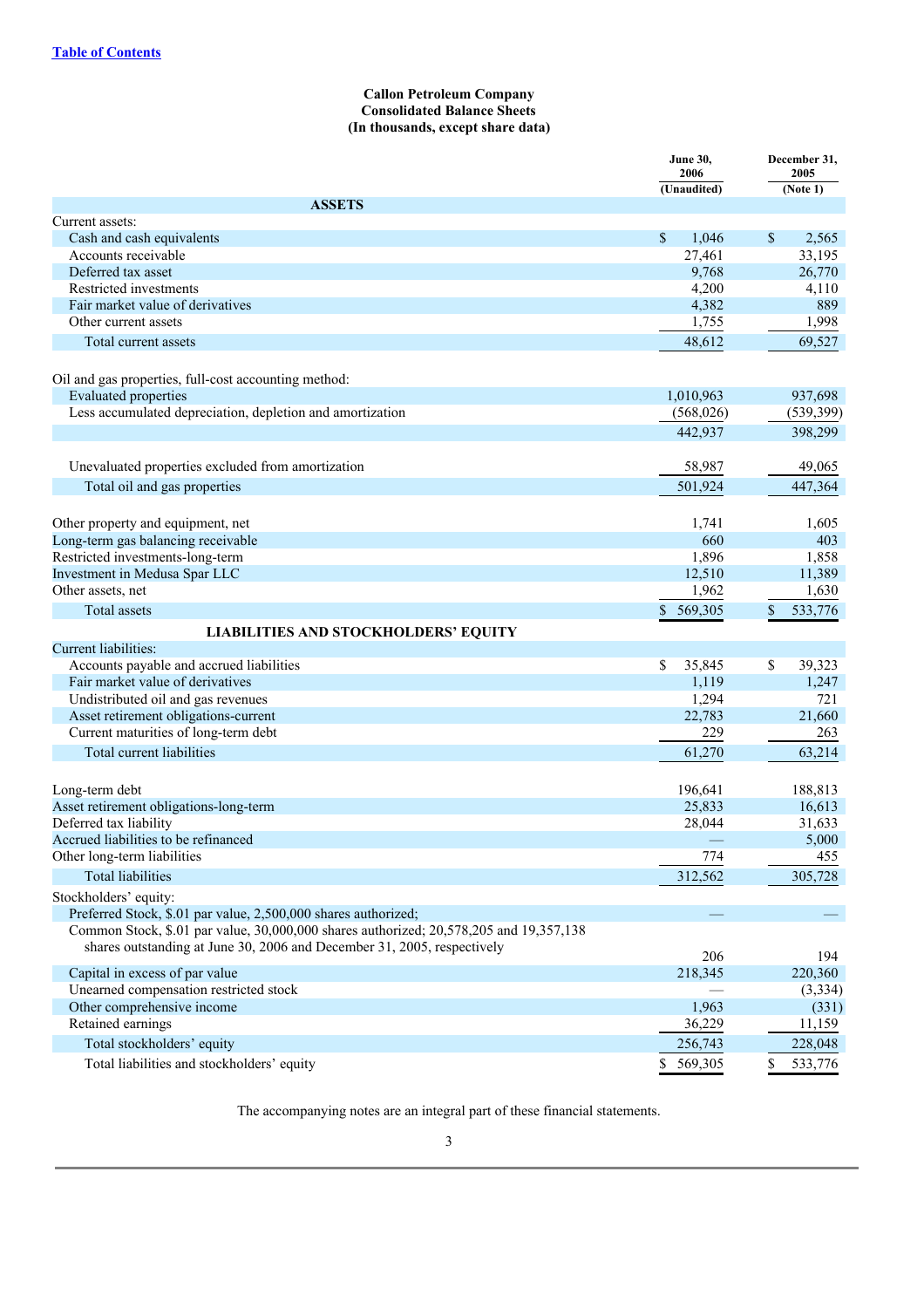## **Callon Petroleum Company Consolidated Statements of Operations (Unaudited) (In thousands, except per share amounts)**

|                                          |            | <b>Three Months Ended</b><br><b>June 30,</b> |            | <b>Six Months Ended</b><br><b>June 30,</b> |
|------------------------------------------|------------|----------------------------------------------|------------|--------------------------------------------|
|                                          | 2006       | 2005                                         | 2006       | 2005                                       |
| Operating revenues:                      |            |                                              |            |                                            |
| Oil and gas sales                        | \$47,057   | \$41,668                                     | \$92,638   | \$84,680                                   |
| Operating expenses:                      |            |                                              |            |                                            |
| Lease operating expenses                 | 7,365      | 6,197                                        | 13,270     | 12,733                                     |
| Depreciation, depletion and amortization | 14,791     | 13,671                                       | 28,627     | 29,079                                     |
| General and administrative               | 1,924      | 2,801                                        | 3,650      | 4,495                                      |
| Accretion expense                        | 1,331      | 770                                          | 2,750      | 1,631                                      |
| Derivative expense                       | 30         | 533                                          | 120        | 912                                        |
| Total operating expenses                 | 25,441     | 23,972                                       | 48,417     | 48,850                                     |
| Income from operations                   | 21,616     | 17,696                                       | 44,221     | 35,830                                     |
| Other (income) expenses:                 |            |                                              |            |                                            |
| Interest expense                         | 4,128      | 4,265                                        | 8,276      | 8,834                                      |
| Other (income)                           | (670)      | (96)                                         | (1,000)    | (298)                                      |
| Total other (income) expenses            | 3,458      | 4,169                                        | 7,276      | 8,536                                      |
| Income before income taxes               | 18,158     | 13,527                                       | 36,945     | 27,294                                     |
| Income tax expense                       | 6,294      | 4,735                                        | 12,844     | 9,553                                      |
| Income before Medusa Spar LLC            | 11,864     | 8,792                                        | 24,101     | 17,741                                     |
| Income from Medusa Spar LLC net of tax   | 439        | 519                                          | 969        | 1,045                                      |
| Net income                               | 12,303     | 9,311                                        | 25,070     | 18,786                                     |
| Preferred stock dividends                |            |                                              |            | 318                                        |
| Net income available to common shares    | \$12,303   | 9,311<br>\$                                  | \$25,070   | \$18,468                                   |
| Net income per common share:             |            |                                              |            |                                            |
| <b>Basic</b>                             | \$<br>0.61 | 0.52<br>\$                                   | 1.26<br>\$ | \$<br>1.04                                 |
| Diluted                                  | \$<br>0.57 | \$<br>0.46                                   | 1.17<br>\$ | \$<br>0.92                                 |
| Shares used in computing net income:     |            |                                              |            |                                            |
| <b>Basic</b>                             | 20,314     | 17,736                                       | 19,855     | 17,703                                     |
| Diluted                                  | 21,448     | 20,345                                       | 21,388     | 20,511                                     |

The accompanying notes are an integral part of these financial statements.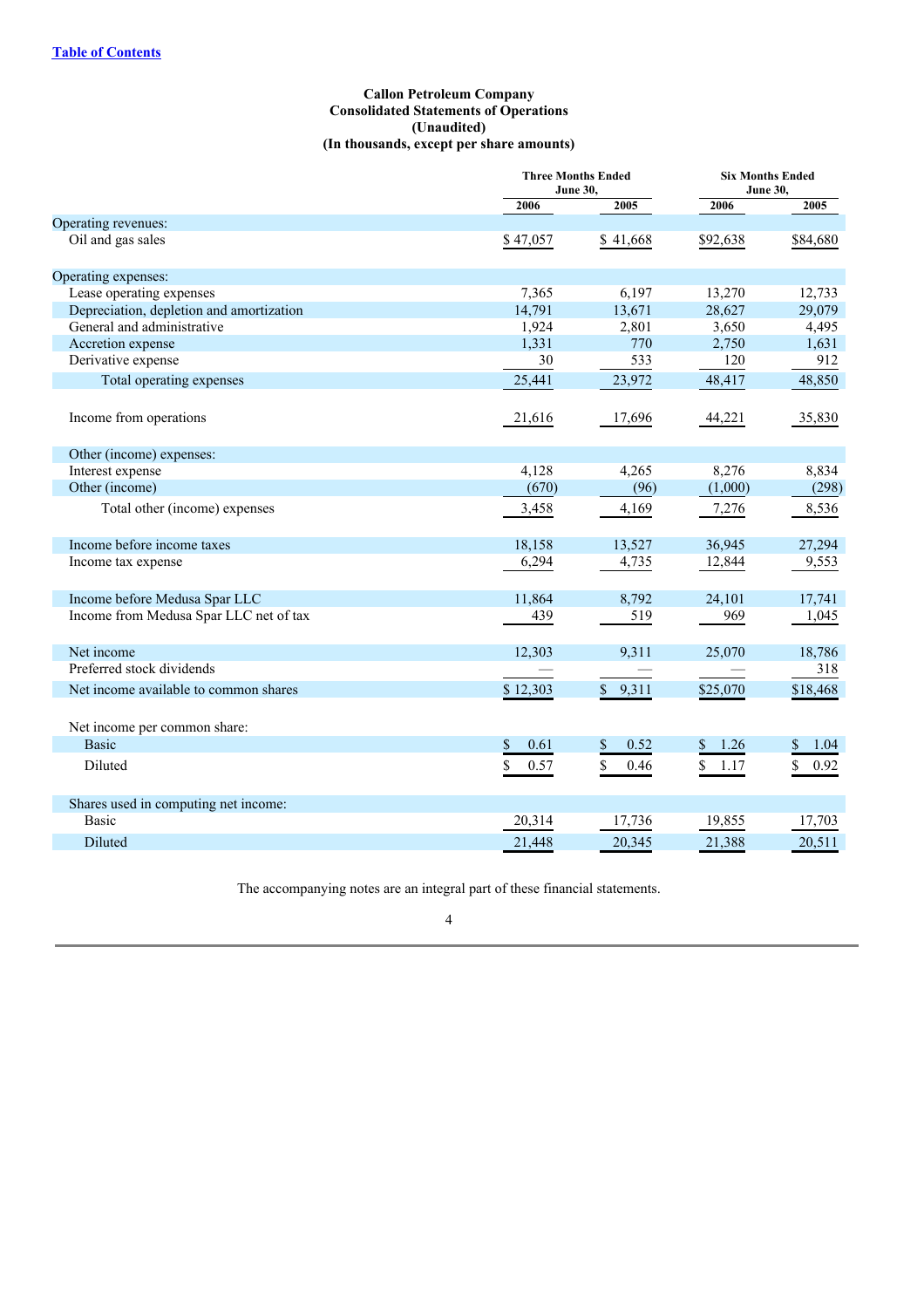## **Callon Petroleum Company Consolidated Statements of Cash Flows (Unaudited) (In thousands)**

|                                                                               | <b>Six Months Ended</b> |                         |
|-------------------------------------------------------------------------------|-------------------------|-------------------------|
|                                                                               | <b>June 30,</b><br>2006 | <b>June 30,</b><br>2005 |
| Cash flows from operating activities:                                         |                         |                         |
| Net income                                                                    | \$25,070                | \$18,786                |
| Adjustments to reconcile net income to cash provided by operating activities: |                         |                         |
| Depreciation, depletion and amortization                                      | 28,996                  | 29,403                  |
| Accretion expense                                                             | 2,750                   | 1,631                   |
| Amortization of deferred financing costs                                      | 1,106                   | 998                     |
| Non-cash derivative expense                                                   | 120                     | 912                     |
| Income from investment in Medusa Spar LLC                                     | (969)                   | (1,045)                 |
| Deferred income tax expense                                                   | 12,844                  | 9,553                   |
| Non-cash charge related to compensation plans                                 | 267                     | 1,600                   |
| Excess tax benefits from share-based payment arrangements                     | (1, 304)                |                         |
| Changes in current assets and liabilities:                                    |                         |                         |
| Accounts receivable                                                           | 1,282                   | (1,669)                 |
| Other current assets                                                          | 243                     | (1,072)                 |
| Current liabilities                                                           | 5.579                   | (5,132)                 |
| Change in gas balancing receivable                                            | (257)                   | 54                      |
| Change in gas balancing payable                                               | 103                     | (118)                   |
| Change in other long-term liabilities                                         | 216                     | (7)                     |
| Change in other assets, net                                                   | (704)                   | (341)                   |
| Cash provided by operating activities                                         | 75,342                  | 53,553                  |
| Cash flows from investing activities:                                         |                         |                         |
| Capital expenditures                                                          | (80,015)                | (32, 566)               |
| Distribution from Medusa Spar LLC                                             | 370                     | 266                     |
| Cash used by investing activities                                             | (79, 645)               | (32,300)                |
| Cash flows from financing activities:                                         |                         |                         |
| Change in accrued liabilities to be refinanced                                | (5,000)                 |                         |
| Increase in debt                                                              | 39,000                  | 7,000                   |
| Payments on debt                                                              | (32,000)                | (12,000)                |
| Issuance of common stock                                                      |                         | 2                       |
| Equity issued related to employee stock plans                                 | (381)                   | (154)                   |
| Excess tax benefits from share-based payment arrangements                     | 1,304                   |                         |
| Capital leases                                                                | (139)                   | (326)                   |
| Cash dividends on preferred stock                                             |                         | (318)                   |
| Cash provided (used) by financing activities                                  | 2,784                   | (5,796)                 |
| Net increase (decrease) in cash and cash equivalents                          | (1,519)                 | 15,457                  |
| Cash and cash equivalents:                                                    |                         |                         |
| Balance, beginning of period                                                  | 2.565                   | 3.266                   |
| Balance, end of period                                                        | \$1,046                 | \$18,723                |

The accompanying notes are an integral part of these financial statements.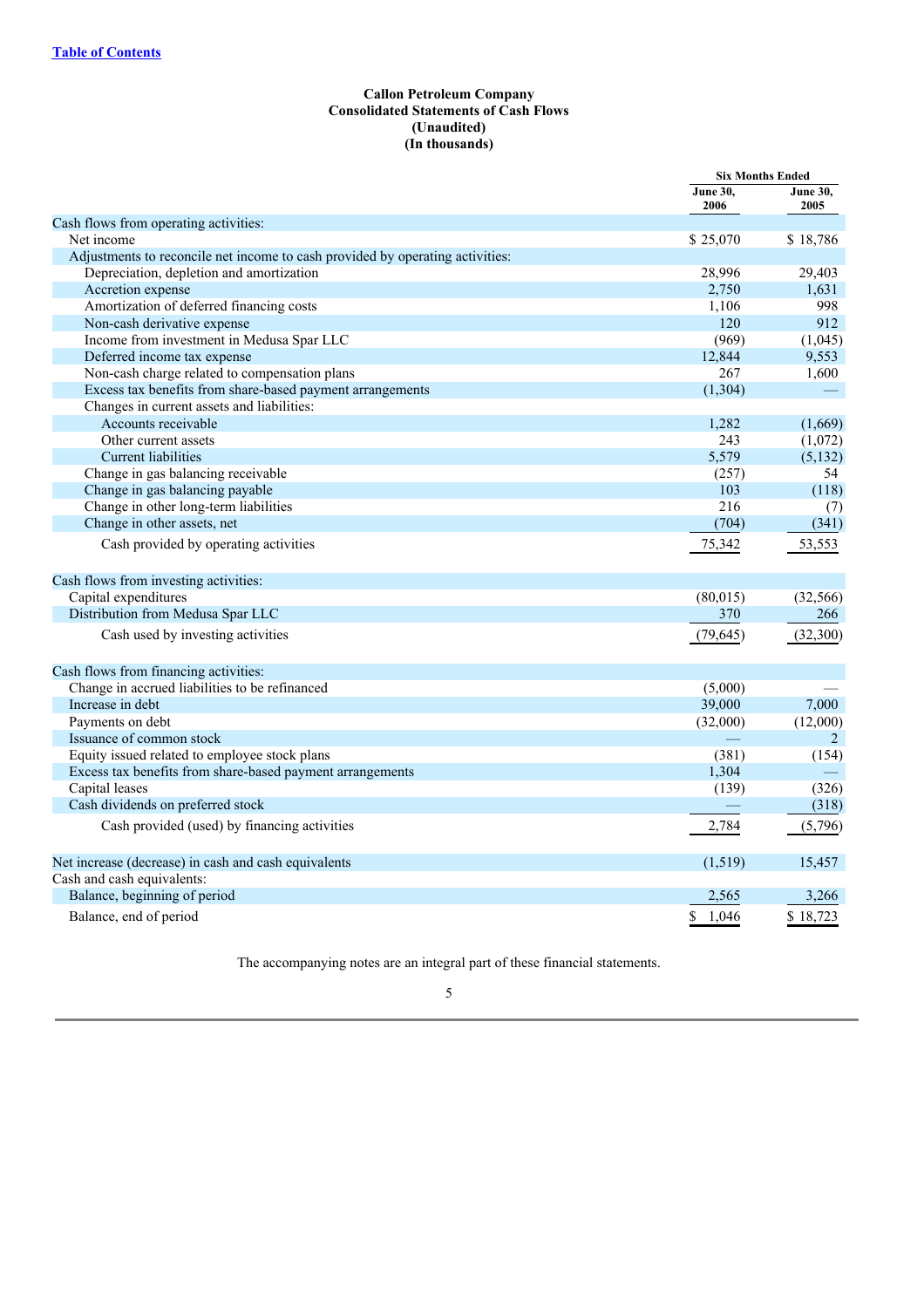## **CALLON PETROLEUM COMPANY NOTES TO CONSOLIDATED FINANCIAL STATEMENTS June 30, 2006**

#### **1. General**

The financial information presented as of any date other than December 31 has been prepared from the books and records of Callon Petroleum Company (the "Company" or "Callon") without audit. Financial information as of December 31, 2005 has been derived from the audited financial statements of the Company, but does not include all disclosures required by U.S. generally accepted accounting principles. In the opinion of management, all adjustments, consisting only of normal recurring adjustments, necessary for the fair presentation of the financial information for the periods indicated, have been included. For further information regarding the Company's accounting policies, refer to the Consolidated Financial Statements and related notes for the year ended December 31, 2005 included in the Company's Annual Report on Form 10-K filed March 15, 2006. The results of operations for the three-month and six-month periods ended June 30, 2006 are not necessarily indicative of future financial results.

#### **2. Stock-Based Compensation**

The Company has various stock plans ("Plans") under which employees of the Company and its subsidiaries and non-employee members of the Board of Directors of the Company have been or may be granted certain equity compensation. The Company has compensatory stock option plans in place whereby participants have been or may be granted rights to purchase shares of common stock of Callon. For further discussion of the Company's Plans, refer to Note 11 of the Consolidated Financial Statements for the year ended December 31, 2005 included in the Company's Annual Report on Form 10-K filed March 15, 2006.

On March 9, 2006, the Board of Directors of the Company approved the 2006 Stock Incentive Plan ("2006 Plan"). The 2006 Plan was approved by the shareholders at the May 4, 2006 annual meeting. Pursuant to the 2006 Plan, 500,000 shares of common stock shall be reserved for issuance upon exercise of stock options, restricted stock or other stock-based awards.

Effective January 1, 2006, the Company adopted Statement of Financial Accounting Standard No. 123 (revised 2004), ("SFAS 123R") "Share-Based Payment," utilizing the modified prospective approach. Prior to the adoption of SFAS 123R we accounted for stock option grants in accordance with Accounting Principals Board Opinion No. 25, "Accounting for Stock Issued to Employees" (the intrinsic value method) and, accordingly, recognized no compensation expense for stock option grants.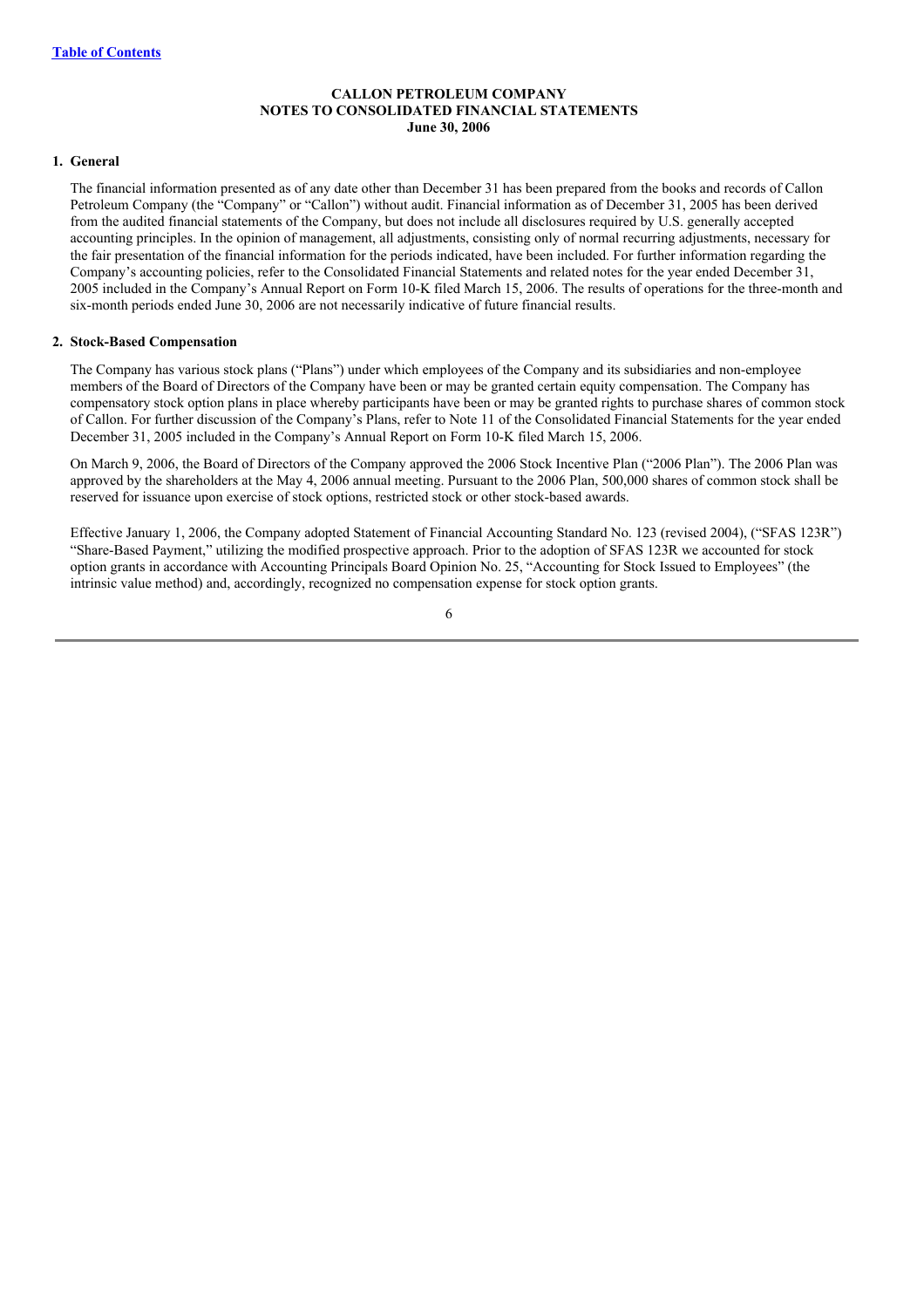Under the modified prospective approach, SFAS 123R applies to new awards, unvested awards as of January 1, 2006 and awards that were outstanding on January 1, 2006 that are subsequently modified, repurchased or cancelled. Under the modified prospective approach, compensation cost recognized in 2006 includes compensation cost for all share-based payments granted prior to, but not yet vested as of January 1, 2006, based on the grant-date fair value estimated in accordance with the original provisions of Statement of Financial Accounting Standard No. 123 ("SFAS 123") "Accounting for Stock-Based Compensation," and compensation cost for all share-based payments granted subsequent to January 1, 2006, based on the grant-date fair value estimated in accordance with the provisions of SFAS 123R. Prior periods were not restated to reflect the impact of adopting the new standard.

As a result of most of the Company's stock-based compensation being in the form of restricted stock, the impact of the adoption of SFAS 123R on income before taxes, net income and basic and diluted earnings per share for the three-month and six-month periods ended June 30, 2006 was immaterial.

SFAS 123R requires the cash flows from tax benefits resulting from tax deductions in excess of compensation cost recognized for stock options exercised (excess tax benefits) to be classified as financing cash flows. The \$1.3 million of excess tax benefits classified as a financing cash inflow for the six-month period ended June 30, 2006 would have been classified as an operating cash flow had the Company not adopted SFAS 123R. There were no cash proceeds from the exercise of stock options for the six months ended June 30, 2006 due to the fact that all options were exercised through net-share settlements.

For the three-month period ended June 30, 2006, we recorded stock-based compensation expense of \$234,000, of which \$125,000 was included in general and administrative expenses and \$109,000 was capitalized to oil and gas properties. For the six-month period ended June 30, 2006, we recorded stock-based compensation expense of \$468,000, of which \$250,000 was included in general and administrative expenses and \$218,000 was capitalized to oil and gas properties. Shares available for future stock option or restricted stock grants to employees and directors under existing plans were 1,423,300 at June 30, 2006.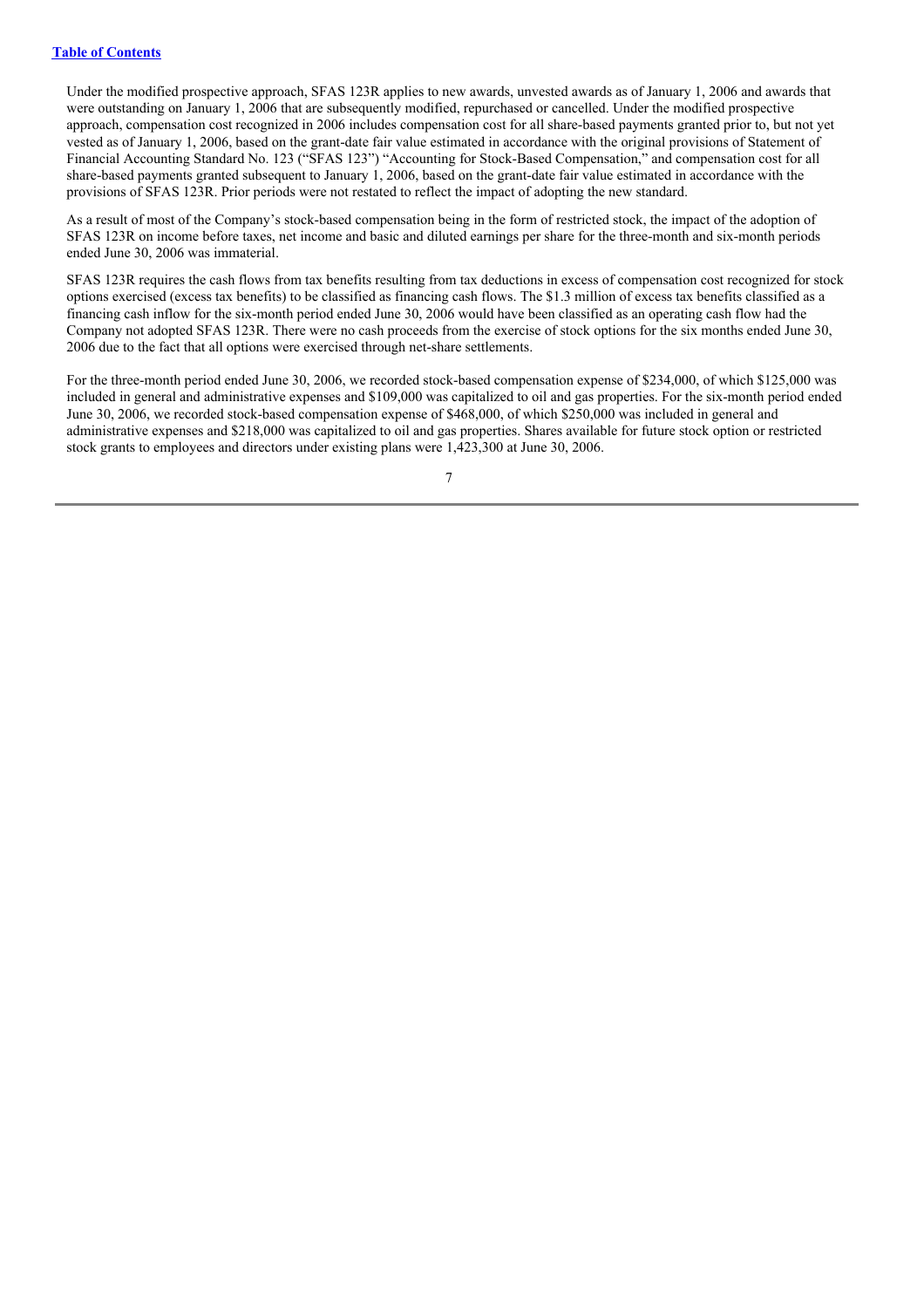The following table illustrates the effect on operating results and per share information had the Company accounted for stock-based compensation in accordance with SFAS 123 for the three-month and six-month periods ended June 30, 2005 (in thousands, except per share amounts):

|                                                                                      |   | <b>Three Months Ended</b><br>June 30, 2005 | <b>Six Months Ended</b><br>June 30, 2005 |         |
|--------------------------------------------------------------------------------------|---|--------------------------------------------|------------------------------------------|---------|
| Net income available to common-as reported                                           | S | 9,311                                      | \$                                       | 18,468  |
| Add: Stock-based compensation expense included in net income as reported, net of tax |   | 770                                        |                                          | 962     |
| Deduct: Total stock-based compensation expense under fair value based method, net of |   |                                            |                                          |         |
| tax                                                                                  |   | (833)                                      |                                          | (1,063) |
| Net income available to common-pro forma                                             |   | 9,248                                      |                                          | 18,367  |
| Net income per share available to common:                                            |   |                                            |                                          |         |
| Basic-as reported                                                                    |   | 0.52                                       |                                          | 1.04    |
| Basic-pro forma                                                                      |   | 0.52                                       | \$                                       | 1.04    |
|                                                                                      |   |                                            |                                          |         |
| Diluted-as reported                                                                  |   | 0.46                                       | S                                        | 0.92    |
| Diluted-pro forma                                                                    |   | 0.45                                       | S                                        | 0.91    |
|                                                                                      |   |                                            |                                          |         |

## **Stock Options**

The Company uses the Black-Scholes option pricing model to estimate the fair value of stock-based awards with the following weighted-average assumptions for the indicated periods.

|                                        |      | <b>Three Months Ended</b><br><b>June 30,</b> |         | <b>Six Months Ended</b><br><b>June 30,</b> |  |
|----------------------------------------|------|----------------------------------------------|---------|--------------------------------------------|--|
|                                        | 2006 | 2005                                         | 2006    | 2005                                       |  |
| Dividend yield                         |      |                                              |         |                                            |  |
| Expected volatility                    |      | 38.2%                                        | 38.9%   | 39.4%                                      |  |
| Risk-free interest rate                |      | $4.1\%$                                      | $4.6\%$ | $4.2\%$                                    |  |
| Expected life of option (in years)     |      |                                              |         | 4                                          |  |
| Weighted-average grant-date fair value |      | 5.34                                         | 7.72    | 5.59                                       |  |
| Forfeiture rate                        |      |                                              | $7.5\%$ |                                            |  |

The assumptions above are based on multiple factors, including historical exercise patterns of employees with respect to exercise and post-vesting employment termination behaviors, expected future exercising patterns and the historical volatility of our stock price. There were no stock options granted during the three months ended June 30, 2006.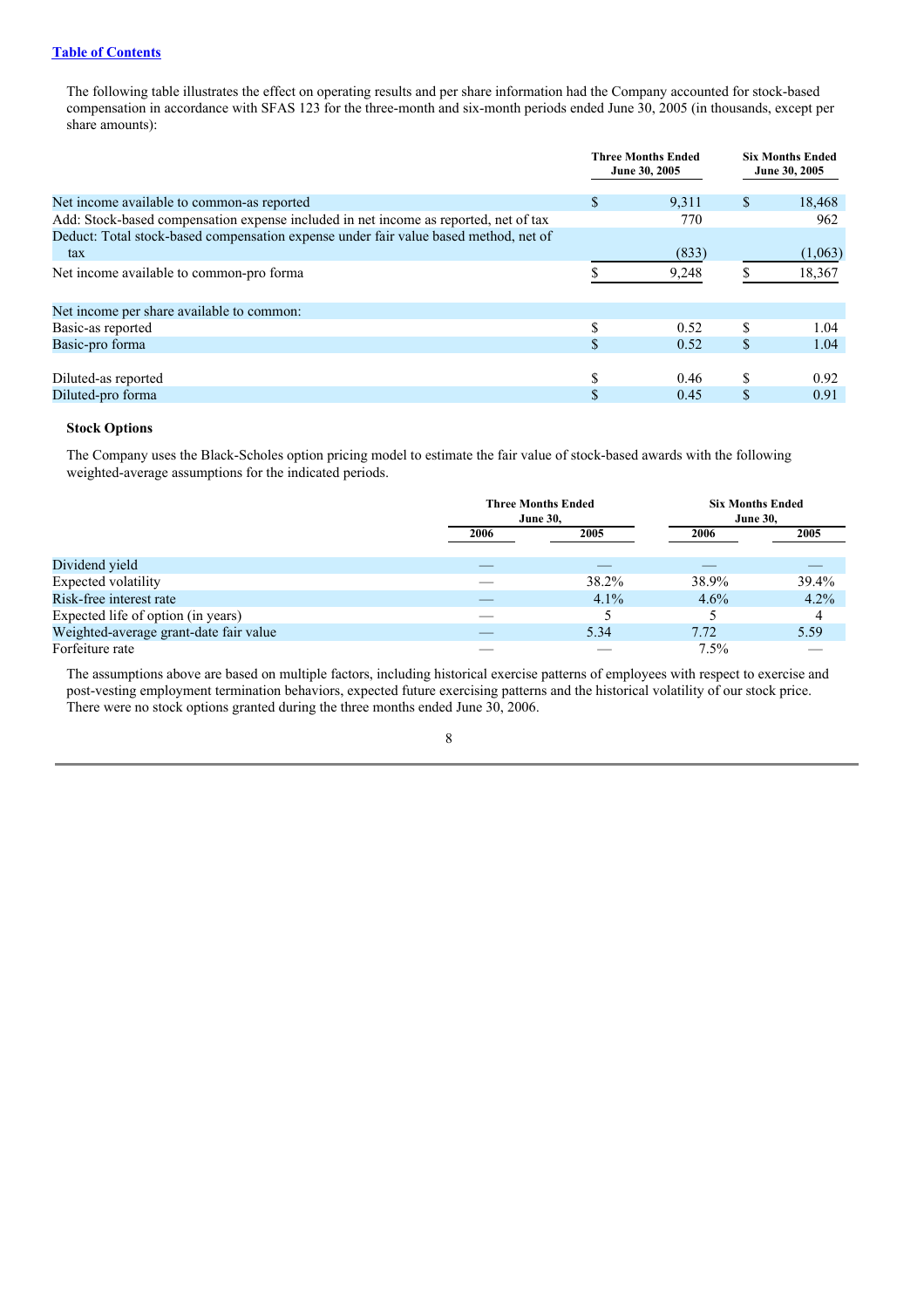At June 30, 2006, there was \$266,000 of unrecognized compensation cost related to unvested stock options, which is expected to be recognized over a weighted-average period of 2.5 years.

The following table represents stock option activity for the six months ended June 30, 2006:

|                                            | Number of<br><b>Shares</b> |    | Weighted-Average<br><b>Exercise Price</b> | Weighted-Average<br>Remaining<br><b>Contract Life</b> |
|--------------------------------------------|----------------------------|----|-------------------------------------------|-------------------------------------------------------|
| Outstanding options at beginning of period | 1,205,558                  | \$ | 10.11                                     |                                                       |
| Granted                                    | 15,000                     |    | 18.69                                     |                                                       |
| Exercised                                  | (411, 833)                 |    | 10.55                                     |                                                       |
| Forfeited                                  |                            |    |                                           |                                                       |
|                                            |                            |    |                                           |                                                       |
| Outstanding options at end of period       | 808,725                    |    | 10.05                                     | 4.27 Yrs.                                             |
| Outstanding exercisable at end of period   | 763,725                    | S  | 9.60                                      | 3.97 Yrs.                                             |

The aggregate intrinsic value of options outstanding was \$7.5 million and the aggregate intrinsic value of options exercisable was \$7.4 million. Total intrinsic value of options exercised was \$3.7 million for the six months ended June 30, 2006.

The following table summarizes our nonvested stock option activity for the six months ended June 30, 2006:

|                                                | Number of<br><b>Shares</b> | Weighted-Average<br><b>Exercise Price</b> |       |
|------------------------------------------------|----------------------------|-------------------------------------------|-------|
| Nonvested stock options at beginning of period | 39,000                     | \$                                        | 16.94 |
| Granted                                        | 15,000                     |                                           | 18.69 |
| Vested                                         | (9,000)                    |                                           | 16.71 |
| Forfeited                                      |                            |                                           |       |
|                                                |                            |                                           |       |
| Nonvested stock options at end of period       | 45,000                     | S                                         | 17.57 |
|                                                |                            |                                           |       |
| $\Omega$                                       |                            |                                           |       |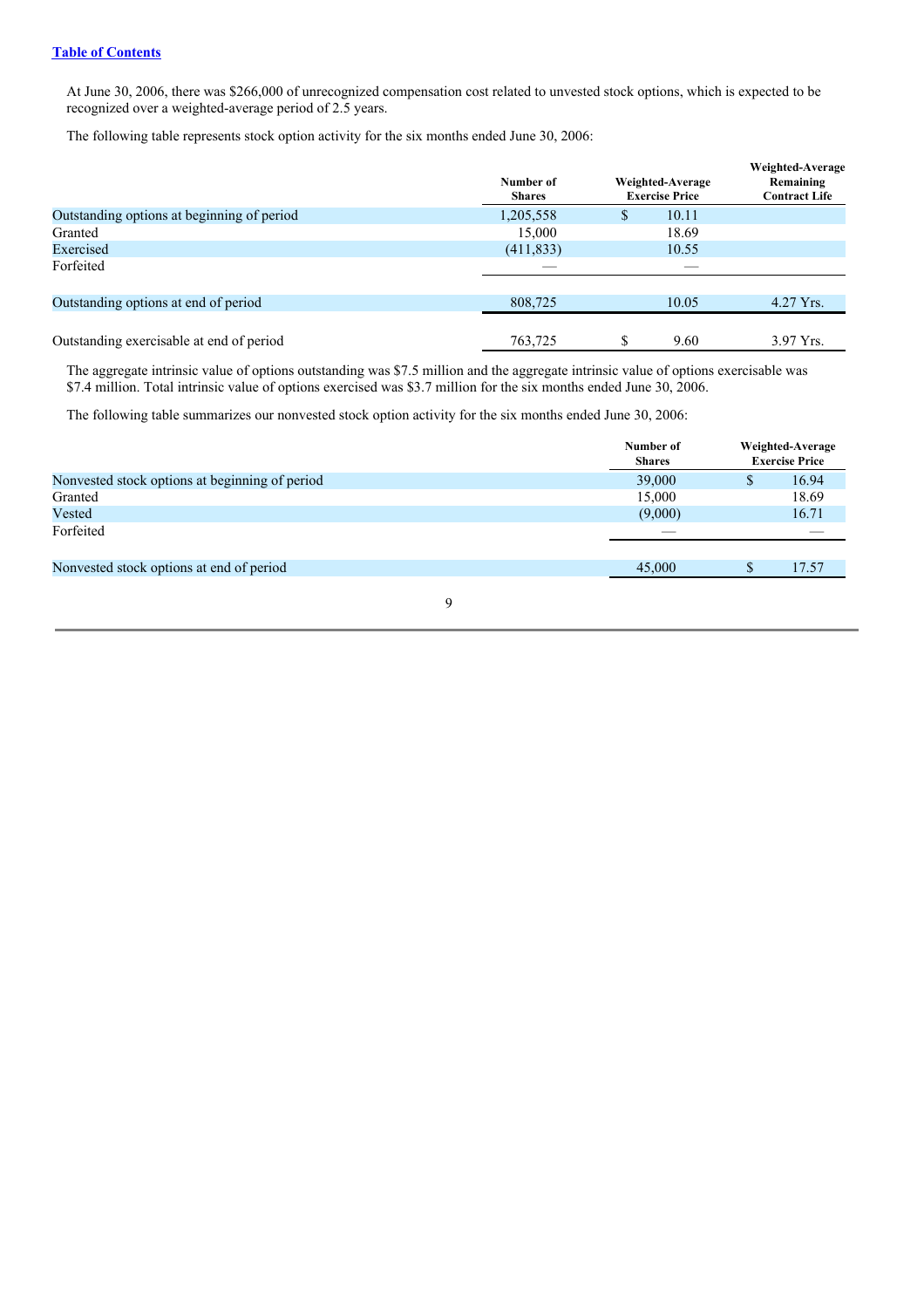## **Restricted Stock**

The Plans allow for the issuance of restricted stock awards. The unearned stock-based compensation related to these awards is being amortized to compensation expense over the vesting period, which ends in the third quarter of 2009. The compensation expense for these awards was determined based on the market price of our stock at the date of grant applied to the total numbers of shares that were anticipated to fully vest. As of June 30, 2006, we had unearned stock-based compensation of \$2.9 million associated with these awards.

The following table represents unvested restricted stock activity for the six months ended June 30, 2006:

|                                           | Number of<br><b>Shares</b> | Weighted-Average<br><b>Grant Price</b> |       |  |
|-------------------------------------------|----------------------------|----------------------------------------|-------|--|
| Outstanding shares at beginning of period | 272,000                    | \$                                     | 13.66 |  |
| Granted                                   |                            |                                        |       |  |
| Vested                                    | _                          |                                        |       |  |
| Forfeited                                 | __                         |                                        |       |  |
|                                           |                            |                                        |       |  |
| Outstanding shares at end of period       | 272,000                    | S                                      | 13.66 |  |

#### **3. Per Share Amounts**

Basic net income per common share was computed by dividing net income by the weighted average number of shares of common stock outstanding during the period. Diluted net income per common share was determined on a weighted average basis using common shares issued and outstanding adjusted for the effect of common stock equivalents computed using the treasury stock method. In addition, an adjustment was included in 2005 for the effect of the convertible preferred stock.

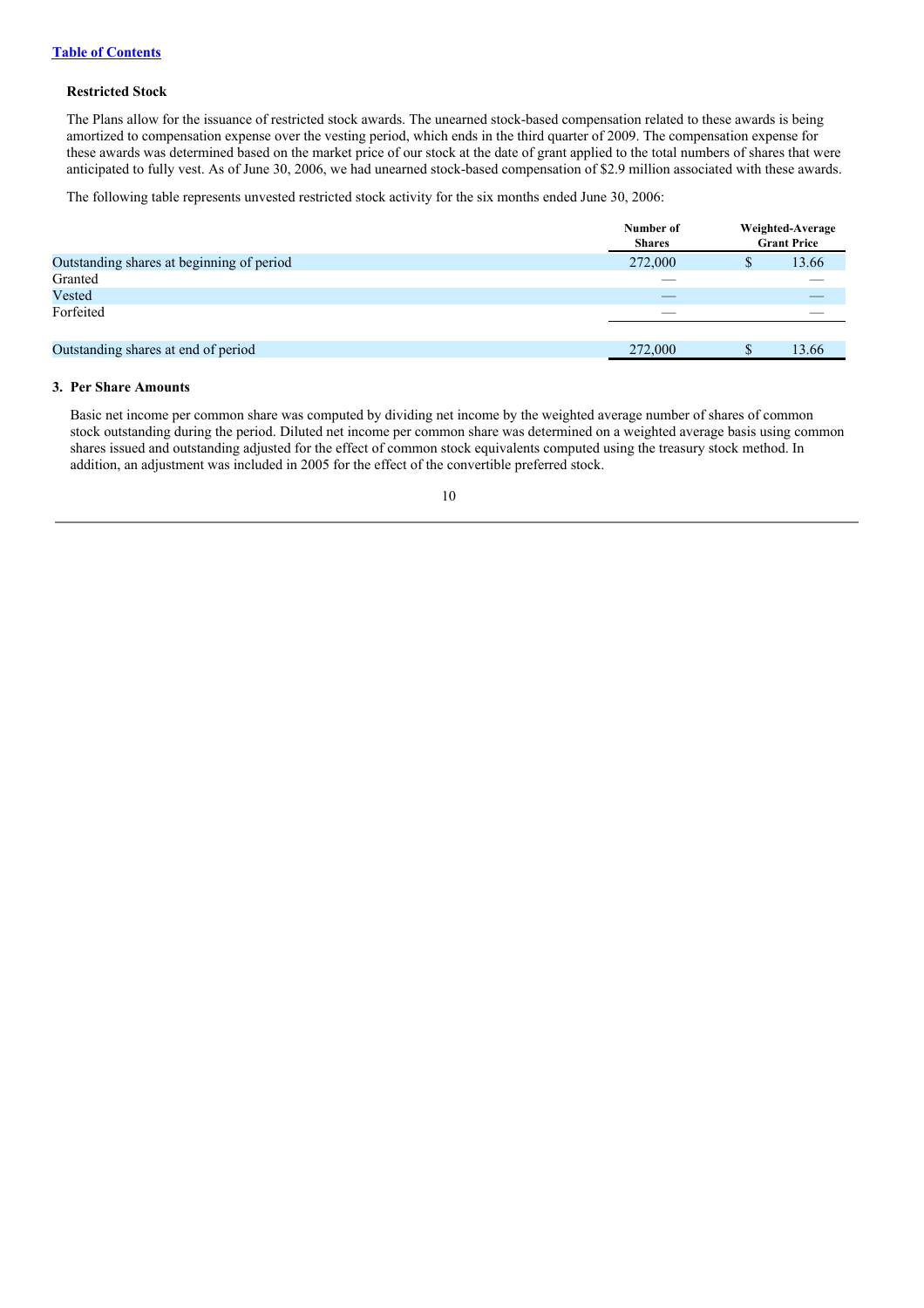A reconciliation of the basic and diluted earnings per share computation is as follows (in thousands, except per share amounts):

|                                                                             | <b>Three Months Ended</b><br><b>June 30,</b> |            | <b>Six Months Ended</b><br><b>June 30,</b> |            |
|-----------------------------------------------------------------------------|----------------------------------------------|------------|--------------------------------------------|------------|
|                                                                             | 2006                                         | 2005       | 2006                                       | 2005       |
| (a) Net income available to common shares                                   | \$12,303                                     | \$9,311    | \$25,070                                   | \$18,468   |
| Preferred dividends assuming conversion of preferred stock (if<br>dilutive) |                                              |            |                                            | 318        |
| (b) Income available to common shares assuming conversion of                |                                              |            |                                            |            |
| preferred stock (if dilutive)                                               | \$12,303                                     | 9,311      | \$25,070                                   | \$18,786   |
|                                                                             |                                              |            |                                            |            |
| (c) Weighted average shares outstanding                                     | 20,314                                       | 17,736     | 19,855                                     | 17,703     |
| Dilutive impact of stock options                                            | 247                                          | 284        | 294                                        | 299        |
| Dilutive impact of warrants                                                 | 775                                          | 1,177      | 1,133                                      | 1,222      |
| Dilutive impact of restricted stock                                         | 112                                          | 44         | 106                                        | 57         |
| Convertible preferred stock (if dilutive)                                   |                                              | 1,104      |                                            | 1,230      |
| (d) Total diluted shares                                                    | 21,448                                       | 20,345     | 21,388                                     | 20,511     |
|                                                                             |                                              |            |                                            |            |
| Basic income per share $(a, c)$                                             | 0.61                                         | 0.52       | 1.26                                       | 1.04       |
| Diluted income per share $(b,d)$                                            | 0.57<br>S.                                   | \$<br>0.46 | S.<br>1.17                                 | 0.92<br>S. |
| Stock options and warrants excluded due to the exercise price being         |                                              | 40         | 15                                         | 30         |
| greater than the stock price (in thousands)                                 | 15                                           |            |                                            |            |

#### **4. Derivatives**

The Company periodically uses derivative financial instruments to manage oil and gas price risk. Settlements of gains and losses on commodity price contracts are generally based upon the difference between the contract price or prices specified in the derivative instrument and a NYMEX price or other cash or futures index price.

The Company's derivative contracts that are accounted for as cash flow hedges under Statement of Financial Accounting Standards No. 133 ("SFAS No. 133"), "Accounting for Derivative Instruments and Hedging Activities," are recorded at fair market value and the changes in fair value are recorded through other comprehensive income (loss), net of tax, in stockholders' equity. The cash settlements on these contracts are recorded as an increase or decrease in oil and gas sales. The changes in fair value related to ineffective derivative contracts are recognized as derivative expense (income). The cash settlements on these contacts are also recorded within derivative expense (income).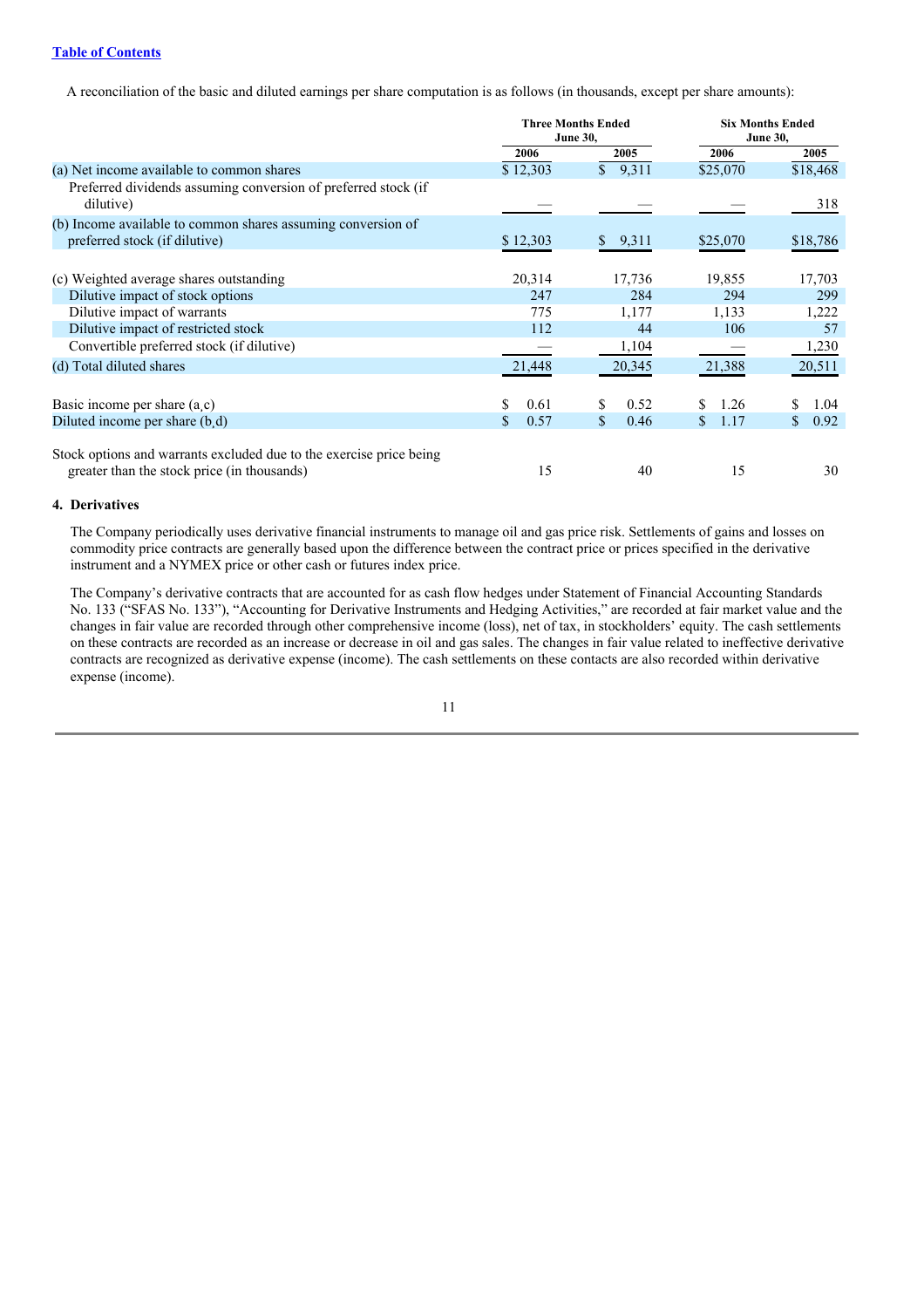Cash settlements on effective cash flow hedges during the three-month period ended June 30, 2006 resulted in an increase in oil and gas sales of \$1.8 million compared to a reduction of oil and gas sales of \$1.8 million for the same period in 2005. The six-month periods ended June 30, 2006 and 2005 resulted in an increase in oil and gas sales of \$2.5 million and a reduction of oil and gas sales of \$4.6 million, respectively.

The Company recognized derivative expense of \$30,000 and \$533,000 for the three-month periods ended June 30, 2006 and 2005, respectively, and derivative expense of \$120,000 and \$912,000 for the six-month periods ended June 30, 2006 and 2005, respectively, relating to the amortization of derivative contract premiums.

As of June 30, 2006, the fair value of the outstanding gas derivative contracts was a current asset of \$4.4 million and the fair value of the outstanding oil derivative contracts was a current liability of \$1.1 million and a long-term liability of \$214,000.

Listed in the table below are the outstanding derivative contracts as of June 30, 2006:

**Collars** 

|                 | Volumes per | Quantity     | Average<br>Floor | Average<br>Ceiling |                 |
|-----------------|-------------|--------------|------------------|--------------------|-----------------|
| Product         | Month       | Type         | Price            | Price              | Period          |
| O <sub>il</sub> | 30,000      | <b>Bbls</b>  | \$60.00          | \$77.10            | $07/06 - 12/06$ |
| Oil             | 30,000      | <b>Bbls</b>  | \$60.00          | \$81.75            | $07/06 - 12/06$ |
| O <sub>il</sub> | 25,000      | <b>Bbls</b>  | \$65.00          | \$83.30            | $01/07 - 12/07$ |
|                 |             |              |                  |                    |                 |
| Natural Gas     | 100,000     | <b>MMBtu</b> | \$8.00           | \$10.30            | $07/06 - 09/06$ |
| Natural Gas     | 600,000     | <b>MMBtu</b> | \$8.00           | \$9.30             | $07/06 - 12/06$ |
|                 |             | 12           |                  |                    |                 |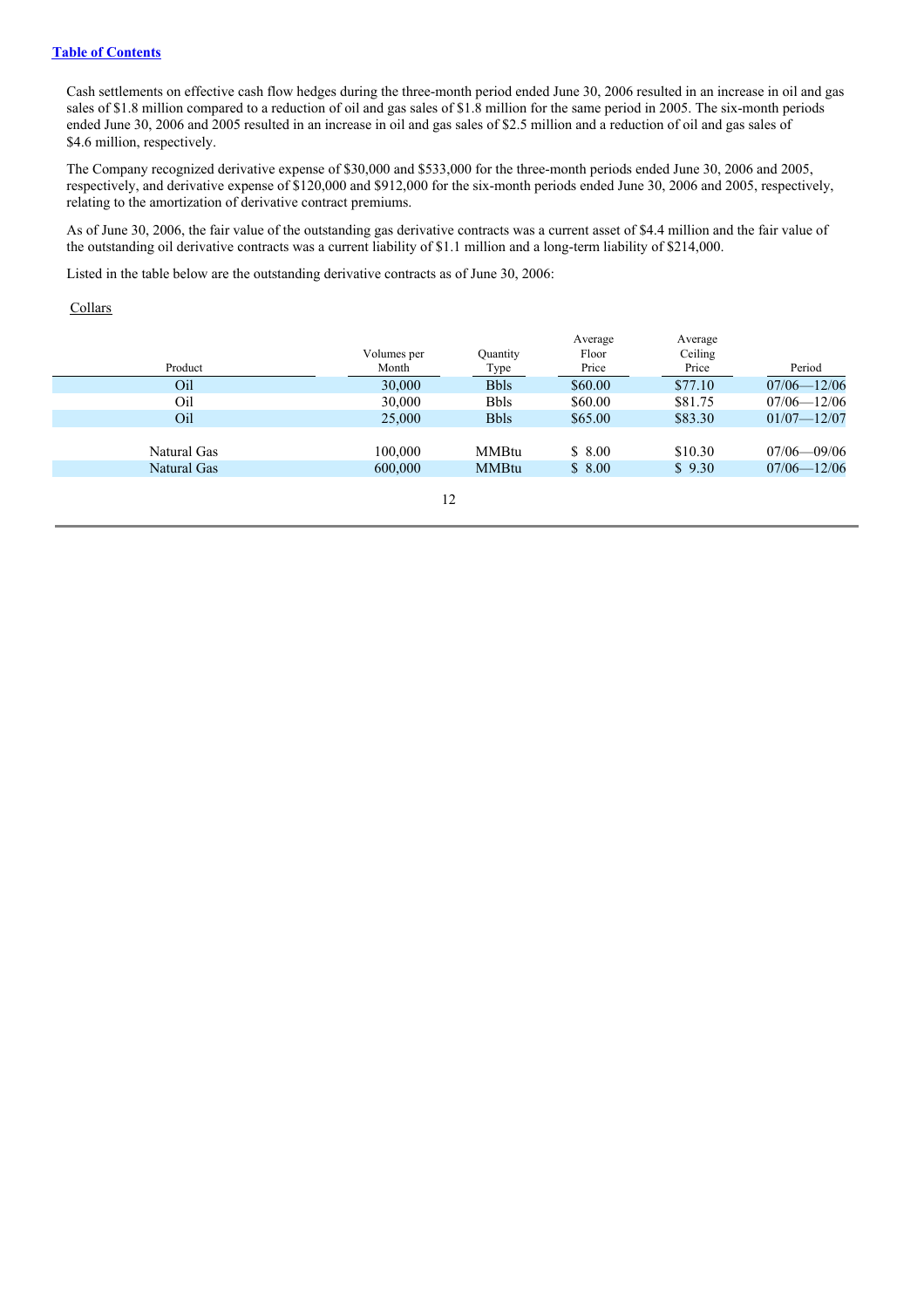## **5. Long-Term Debt**

Long-term debt consisted of the following at:

|                                                | <b>June 30,</b><br>2006 |                | December 31,<br>2005 |  |
|------------------------------------------------|-------------------------|----------------|----------------------|--|
|                                                |                         | (In thousands) |                      |  |
| Senior Secured Credit Facility                 |                         |                |                      |  |
| (matures July 31, 2007)                        | \$7,000                 | \$             |                      |  |
| 9.75% Senior Notes (due 2010), net of discount | 188,874                 |                | 187,941              |  |
| Capital lease                                  | 996                     |                | 1,135                |  |
| Total debt                                     | 196,870                 |                | 189,076              |  |
| Less current portion:                          |                         |                |                      |  |
| Capital lease                                  | 229                     |                | 263                  |  |
| Long-term debt                                 | \$196,641               |                | 188,813              |  |

On June 15, 2004, the Company closed on a three-year senior secured credit facility underwritten by Union Bank of California, N.A. The credit facility had an initial borrowing base of \$60 million, which was increased to \$70 million in the second quarter of 2005. The borrowing base is reviewed and redetermined semi-annually and can be increased to a maximum of \$175 million. Borrowings under the credit facility are secured by mortgages covering the Company's five largest fields. As of June 30, 2006, there was \$7 million outstanding under the facility with a weighted average interest rate of 7.1% and \$63 million available for future borrowings.

## **6. Comprehensive Income**

A summary of the Company's comprehensive income (loss) is detailed below (in thousands):

|                                     |          | <b>Three Months Ended</b><br><b>June 30,</b> |          | <b>Six Months Ended</b><br><b>June 30,</b> |  |
|-------------------------------------|----------|----------------------------------------------|----------|--------------------------------------------|--|
|                                     | 2006     | 2005                                         | 2006     | 2005                                       |  |
| Net income                          | \$12,303 | 9,311                                        | \$25,070 | \$18,786                                   |  |
| Other comprehensive income (loss):  |          |                                              |          |                                            |  |
| Change in fair value of derivatives | 1,019    | 1,856                                        | 2,294    | (2,993)                                    |  |
| Total comprehensive income          | \$13,322 | \$11,167                                     | \$27,364 | \$15,793                                   |  |
|                                     |          |                                              |          |                                            |  |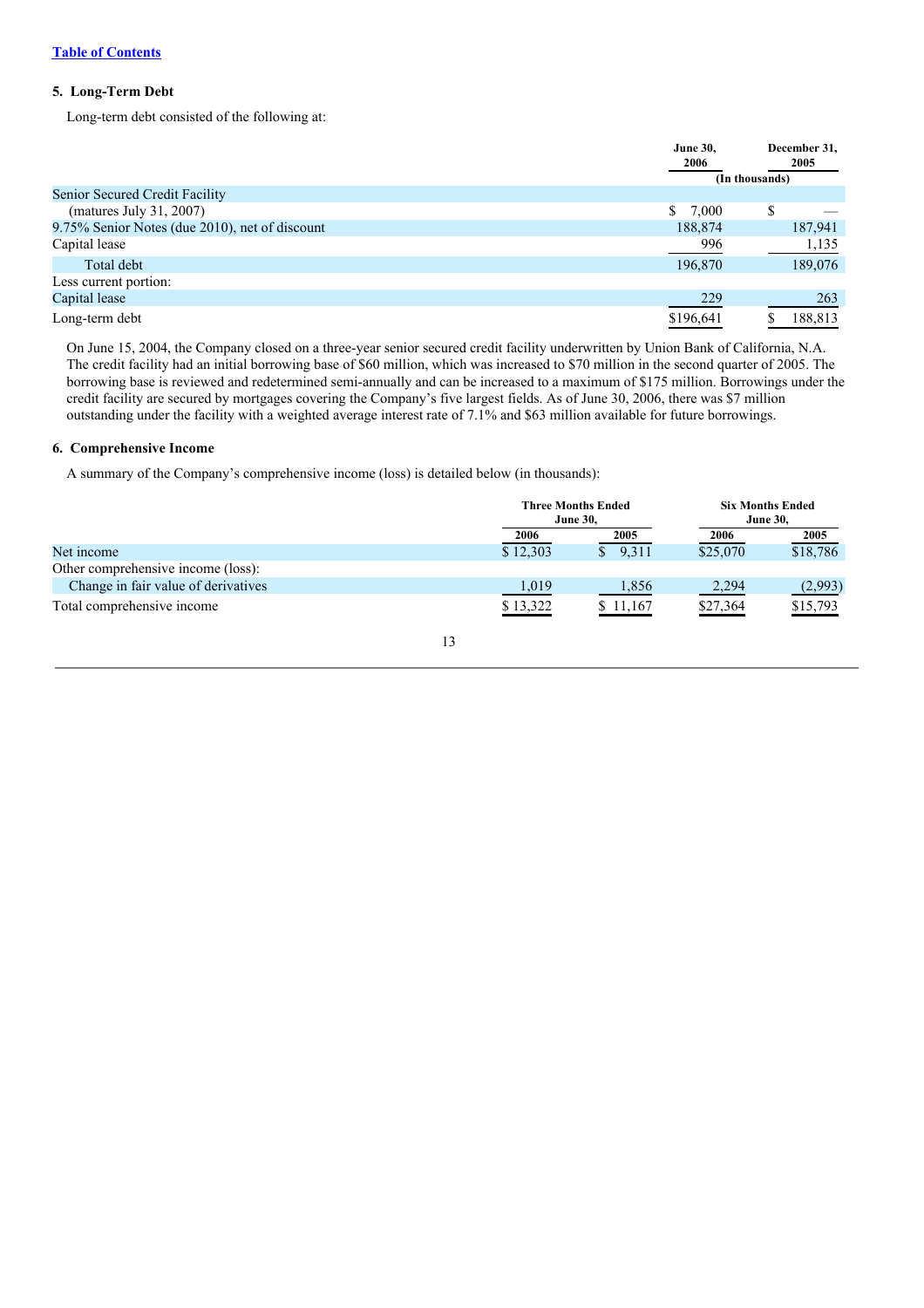## **7. Asset Retirement Obligations**

The following table summarizes the activity for the Company's asset retirement obligation for the six-month period ended June 30, 2006:

|                                                    | <b>Six Months Ended</b><br><b>June 30, 2006</b> |  |
|----------------------------------------------------|-------------------------------------------------|--|
| Asset retirement obligation at beginning of period | 38,273                                          |  |
| Accretion expense                                  | 2,750                                           |  |
| Liabilities incurred                               | 1.109                                           |  |
| Liabilities settled                                | (4,834)                                         |  |
| Revisions to estimate                              | 11,318                                          |  |
| Asset retirement obligation at end of period       | 48.616                                          |  |
| Less: current asset retirement obligation          | (22, 783)                                       |  |
| Long-term asset retirement obligation              | 25,833<br>S                                     |  |

The upward revisions to estimate were primarily due to a sharp increase in industry service cost for the Gulf of Mexico region experienced in the first quarter of 2006, principally as a result of the weather patterns during the second half of 2005.

Assets, primarily U.S. Government securities, of approximately \$6.1 million at June 30, 2006, are recorded as restricted investments. These assets are held in abandonment trusts dedicated to pay future abandonment costs for several of the Company's oil and gas properties.

#### **8. Accounting Pronouncements**

In June 2006, the Financial Accounting Standards Board released interpretation No. 48, Accounting for Uncertainty in Income Taxes, ("FIN 48"). FIN 48 clarifies the accounting for income taxes by prescribing the minimum recognition threshold a tax position must meet before being recognized in the financial statements. FIN 48 also provides guidance on derecognition, measurement, classification, interest and penalties, accounting in interim periods, disclosure and transition. The effective date for FIN 48 is fiscal years beginning after December 15, 2006. The Company is currently reviewing the provisions of FIN 48 and has not yet determined the impact of adoption.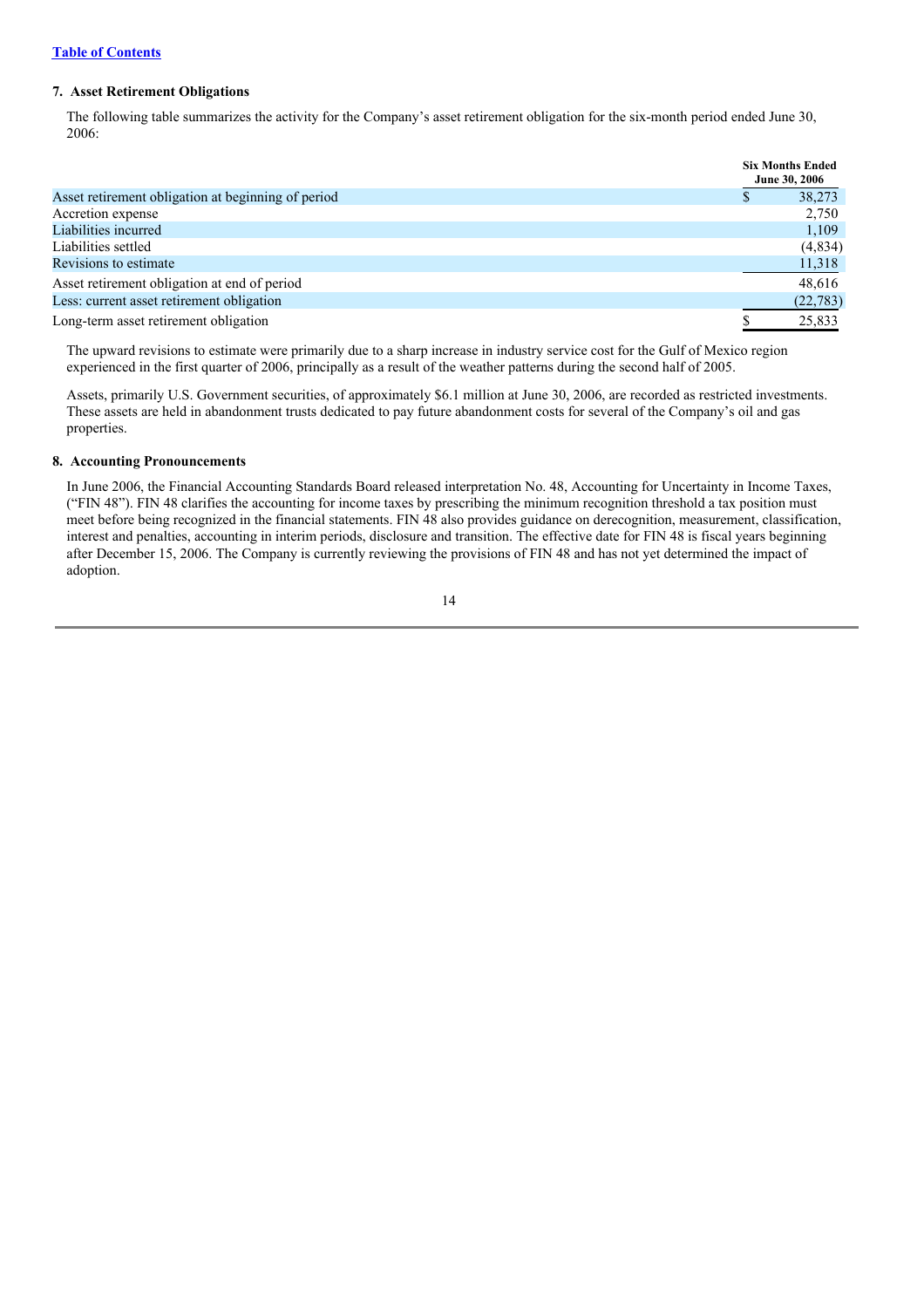## **Item 2. MANAGEMENT'S DISCUSSION AND ANALYSIS OF FINANCIAL CONDITION AND RESULTS OF OPERATIONS**

## **Forward-Looking Statements**

This report includes "forward-looking statements" within the meaning of Section 27A of the Securities Act of 1933 and Section 21E of the Securities Exchange Act of 1934. All statements other than statements of historical facts included in this report, including statements regarding our financial position, adequacy of resources, estimated reserve quantities, business strategies, plans, objectives and expectations for future operations and covenant compliance, are forward-looking statements. We can give no assurances that the assumptions upon which such forward-looking statements are based will prove to have been correct. Important factors that could cause actual results to differ materially from our expectations ("Cautionary Statements") are disclosed in the section entitled "Risk Factors" included in our Annual Report on Form 10-K for our most recent fiscal year, elsewhere in this report and from time to time in other filings made by us with the Securities and Exchange Commission. All subsequent written and oral forward-looking statements attributable to us or persons acting on our behalf are expressly qualified by the Cautionary Statements.

## **General**

Our revenues, profitability, future growth and the carrying value of our oil and gas properties are substantially dependent on prevailing prices of oil and gas, our ability to find, develop and acquire additional oil and gas reserves that are economically recoverable and our ability to develop existing proved undeveloped reserves. Our ability to maintain or increase our borrowing capacity and to obtain additional capital on attractive terms is also influenced by oil and gas prices. Prices for oil and gas are subject to large fluctuations in response to relatively minor changes in the supply of and demand for oil and gas, market uncertainty and a variety of additional factors beyond our control. These factors include weather conditions in the United States, the condition of the United States economy, the actions of the Organization of Petroleum Exporting Countries, governmental regulations, political stability in the Middle East and elsewhere, the foreign supply of oil and gas, the price of foreign imports and the availability of alternate fuel sources. Any substantial and extended decline in the price of oil or gas would have an adverse effect on the carrying value of our proved reserves, borrowing capacity, revenues, profitability and cash flows from operations. We use derivative financial instruments for price protection purposes on a limited amount of our future production, but do not use derivative financial instruments for trading purposes.

The following discussion is intended to assist in an understanding of our historical financial position and results of operations. Our historical financial statements and notes thereto included elsewhere in this quarterly report contain detailed information that should be referred to in conjunction with the following discussion.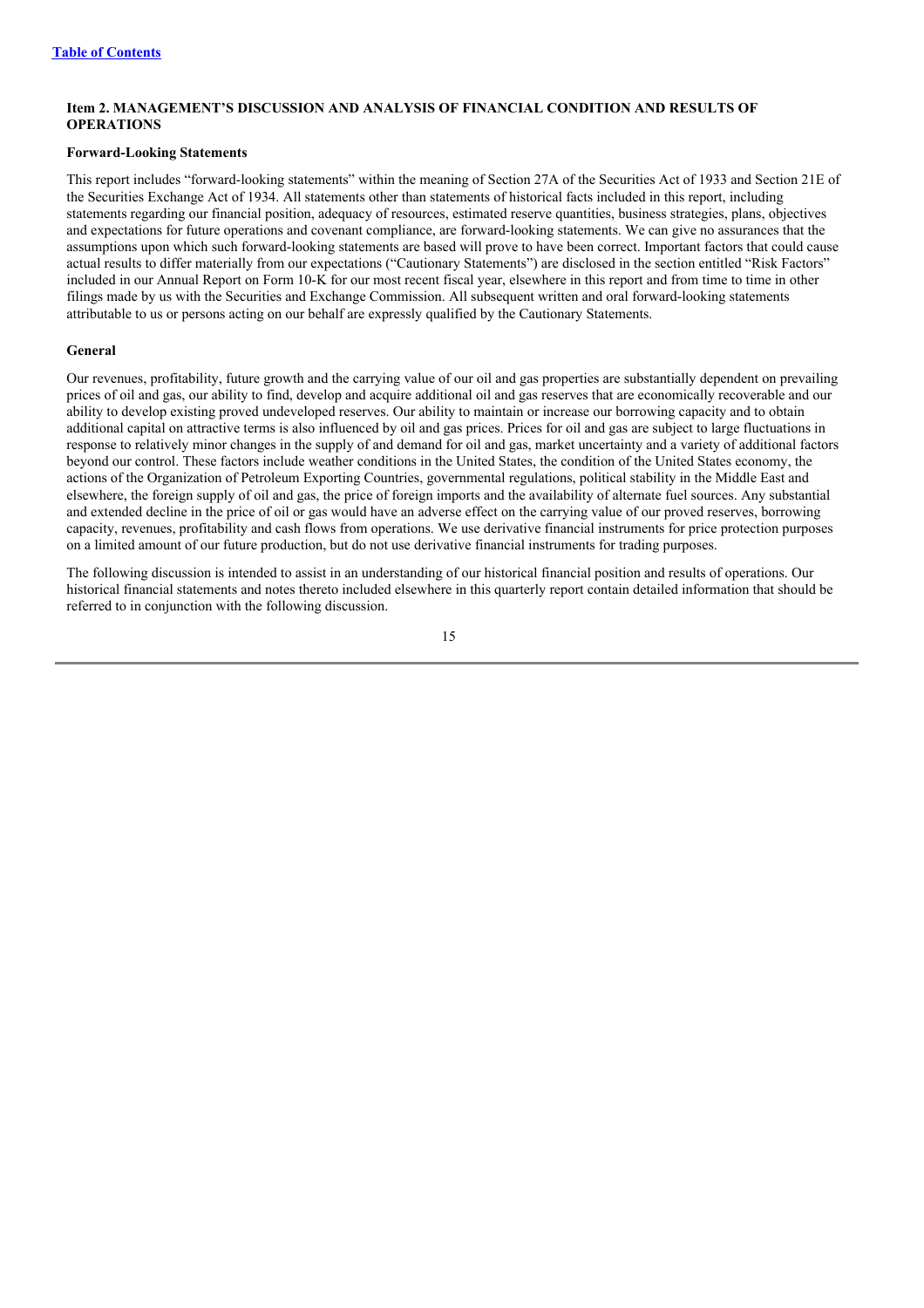## **Liquidity and Capital Resources**

Our primary sources of capital are cash flows from operations, borrowings from financial institutions and the sale of debt and equity securities. On June 30, 2006, we had net cash and cash equivalents of \$1 million and \$63 million of availability under our senior secured credit facility. Cash provided from operating activities during the six-month period ended June 30, 2006 totaled \$75 million, a 40% increase when compared to 2005. The increase was primarily attributable to oil and gas prices. Net capital expenditures from the cash flow statement for the six-month period ended June 30, 2006 totaled \$80 million.

Production of our reserves during 2006, without weather-related downtime, is projected to be higher than 2005 due to 10 new discoveries scheduled to commence initial production during 2006 and are expected to offset traditional declines from our current producing properties. Given the current pricing environment for oil and natural gas and the higher production volumes, our cash provided by operating activities for 2006 is expected to exceed 2005.

Our capital expenditure plans for 2006, including capitalized interest and general and administrative expenses, will require \$150 million of funding. We expect that cash flow generated from operations during 2006 and current availability under our senior secured credit facility, if necessary, will provide the capital necessary to fund these planned capital expenditures as well as our asset retirement obligations which are expected to be approximately \$30 million. See the Capital Expenditures section below for a more detailed discussion of our capital expenditures for 2006.

The Indenture governing our 9.75% Senior Notes due 2010 and our senior secured credit facility contain various covenants, including restrictions on additional indebtedness and payment of cash dividends. In addition, our senior secured credit facility contains covenants for maintenance of certain financial ratios. We were in compliance with these covenants at June 30, 2006. See Note 5 of the Consolidated Financial Statements for the year ended December 31, 2005 included in our Annual Report on Form 10-K filed March 15, 2006 for a more detailed discussion of long-term debt.

The lenders for our senior secured credit facility have approved in principle a three-year maturity date extension to July 31, 2010. The closing of the transaction is subject to the drafting of a restated and amended credit facility which is expected to occur in August 2006.

The following table describes our outstanding contractual obligations (in thousands) as of June 30, 2006:

| <b>Contractual Obligations</b>          | Total      | <b>Less Than</b><br><b>One Year</b> | <b>One-Three</b><br>Years | <b>Four-Five</b><br>Years | <b>After-Five</b><br>Years |
|-----------------------------------------|------------|-------------------------------------|---------------------------|---------------------------|----------------------------|
| Senior Secured Credit Facility          | S<br>7.000 | S                                   | 7,000<br>S.               | S                         | \$                         |
| 9.75% Senior Notes                      | 200,000    |                                     |                           | 200,000                   |                            |
| Capital Lease (future minimum payments) | 1.477      | 383                                 | 514                       | 448                       | 132                        |
| Throughput Commitments:                 |            |                                     |                           |                           |                            |
| Medusa Spar LLC                         | 10.708     | 3.528                               | 5.160                     | 2.020                     |                            |
| Medusa Oil Pipeline                     | 503        | 155                                 | 159                       | 107                       | 82                         |
|                                         | \$219,688  | 4,066                               | \$12,833                  | \$202,575                 | 214                        |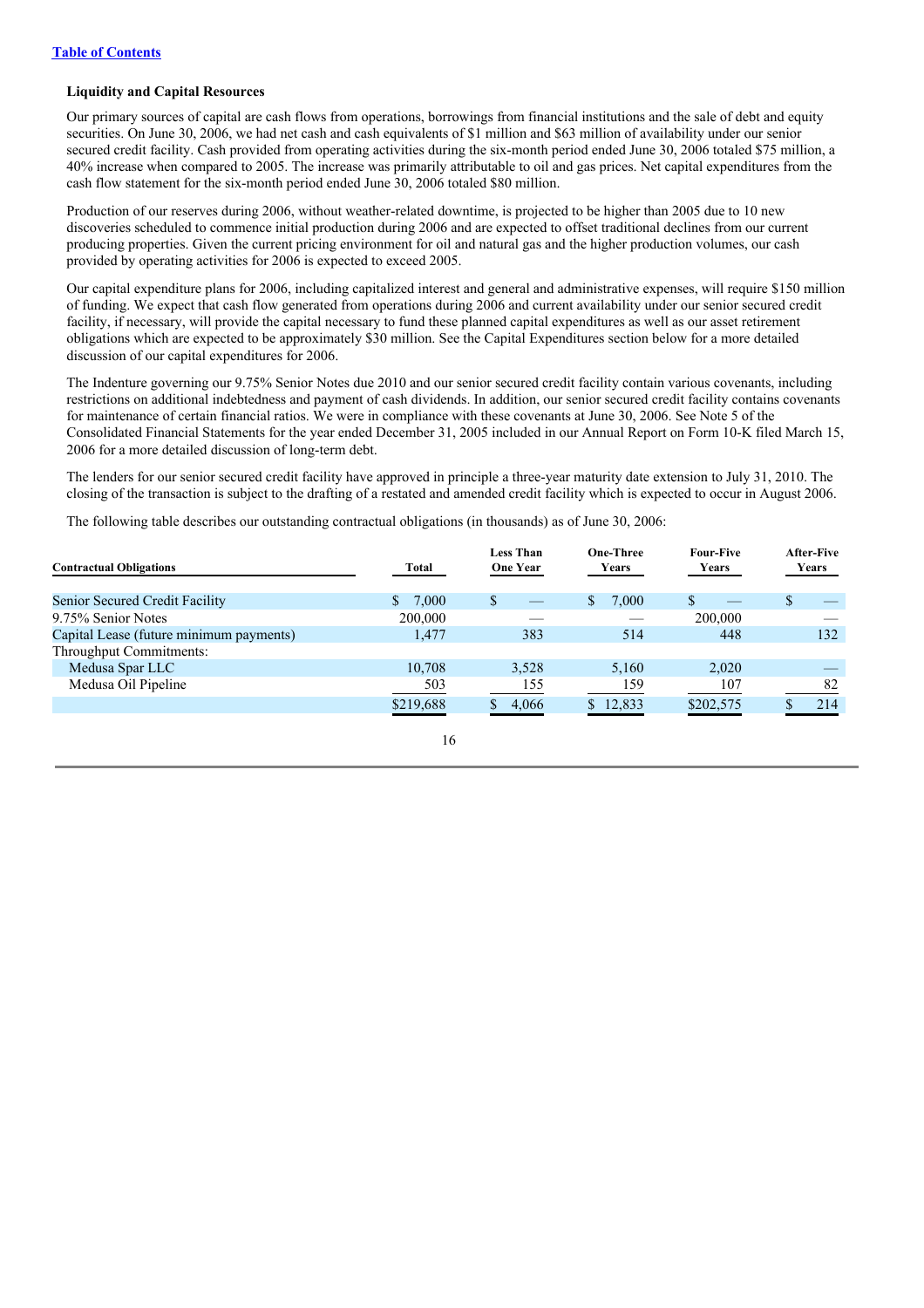## **Capital Expenditures**

Capital expenditures from the cash flow statement were \$80 million for the six months ended June 30, 2006. Of this amount approximately \$71 million was for exploration and development costs related to oil and gas properties and the remaining \$9 million was for plugging and abandonment activities.

Included in the \$71 million for exploration and development costs related to oil and gas properties was approximately \$46 million of costs for the Gulf of Mexico Shelf Area which included the drilling costs of eight wells and completion and development of our discoveries. Four of the eight wells were successful, one was unsuccessful and three were in progress. In the Onshore Louisiana area we spent \$8 million, which was associated with the drilling and beginning stage of completion for our Prairie Beach discovery. Interest of approximately \$3 million and general and administrative costs allocable directly to exploration and development projects of approximately \$4 million were capitalized for the first six months of 2006. The remainder of the capital expended includes the acquisition of seismic and leases and costs related to our Gulf of Mexico deepwater area.

Capital expenditures for the remainder of 2006 are forecast to be approximately \$79 million and include:

- **•** the completion and development of our 2006 discoveries, including development wells;
- the non-discretionary drilling of exploratory wells;
- **•** the acquisition of seismic and leases; and
- **•** capitalized interest and general and administrative costs.

In addition, we are projecting to spend \$21 million in the second half of 2006 for asset retirement obligations.

#### **Off-Balance Sheet Arrangements**

In December 2003, we announced the formation of a limited liability company, Medusa Spar LLC, which now owns a 75% undivided ownership interest in the deepwater Spar production facilities on our Medusa Field in the Gulf of Mexico. We contributed a 15% undivided ownership interest in the production facility to Medusa Spar LLC in return for approximately \$25 million in cash and a 10% ownership interest in the LLC. The LLC will earn a tariff based upon production volume throughput from the Medusa area. We are obligated to process our share of production from the Medusa Field and any future discoveries in the area through the Spar production facilities. This arrangement allows us to defer the cost of the Spar production facility over the life of the Medusa Field. Our cash proceeds were used to reduce the balance outstanding under our senior secured credit facility. The LLC used \$83.7 million of cash proceeds from non-recourse financing and a cash contribution by one of the LLC owners to acquire its 75% interest in the Spar. The balance of Medusa Spar LLC is owned by Oceaneering International, Inc. (NYSE:OII) and Murphy Oil Corporation (NYSE:MUR). We are accounting for our 10% ownership interest in the LLC under the equity method.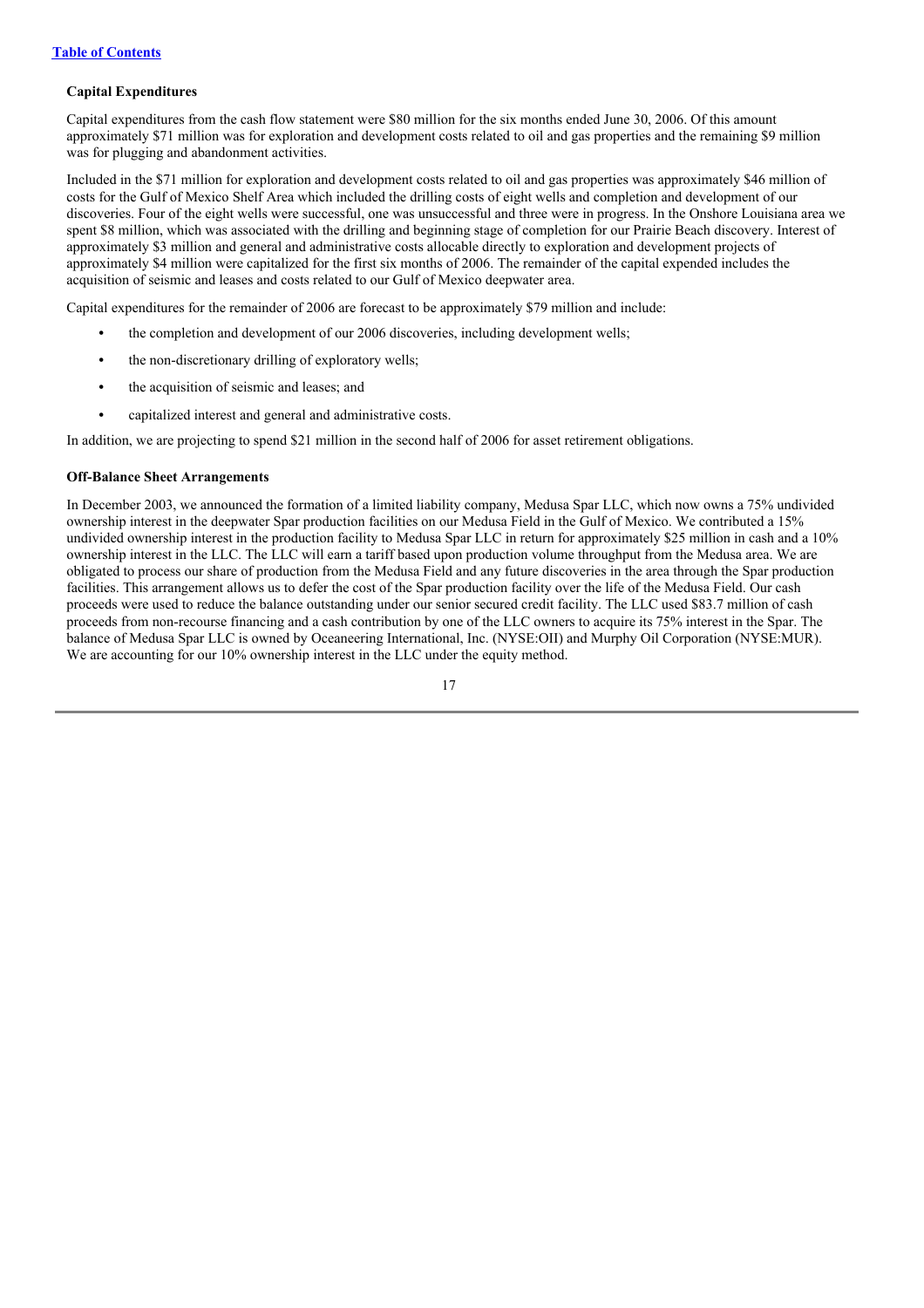## **Results of Operations**

The following table sets forth certain unaudited operating information with respect to the Company's oil and gas operations for the periods indicated:

|                                                                                                                 |                     | <b>Three Months Ended</b><br><b>June 30,</b> |                     | <b>Six Months Ended</b><br><b>June 30,</b> |  |
|-----------------------------------------------------------------------------------------------------------------|---------------------|----------------------------------------------|---------------------|--------------------------------------------|--|
|                                                                                                                 | 2006                | 2005                                         | 2006                | 2005                                       |  |
| Net production :                                                                                                |                     |                                              |                     |                                            |  |
| Oil (MBbls)                                                                                                     | 443                 | 590                                          | 958                 | 1,230                                      |  |
| Gas (MMcf)                                                                                                      | 2,581               | 2,313                                        | 4,530               | 5,060                                      |  |
| Total production (MMcfe)                                                                                        | 5,239               | 5,850                                        | 10,281              | 12,443                                     |  |
| Average daily production (MMcfe)                                                                                | 57.6                | 64.3                                         | 56.8                | 68.7                                       |  |
| Average sales price:                                                                                            |                     |                                              |                     |                                            |  |
| $Oil$ (Bbls) (a)                                                                                                | \$59.99             | 41.53<br>$\mathbb{S}$                        | \$56.74             | \$39.41                                    |  |
| Gas (Mcf)                                                                                                       | 7.93                | 7.43                                         | 8.44                | 7.15                                       |  |
| Total (Mcfe)                                                                                                    | 8.98                | 7.12                                         | 9.01                | 6.81                                       |  |
| Oil and gas revenues:                                                                                           |                     |                                              |                     |                                            |  |
| Oil revenue                                                                                                     | \$26,580            | \$24,484                                     | \$54,379            | \$48,493                                   |  |
| Gas revenue                                                                                                     | 20,477              | 17,184                                       | 38,259              | 36,187                                     |  |
| Total                                                                                                           | \$47,057            | \$41,668                                     | \$92,638            | \$84,680                                   |  |
|                                                                                                                 |                     |                                              |                     |                                            |  |
| Oil and gas production costs:                                                                                   |                     |                                              |                     |                                            |  |
| Lease operating expense                                                                                         | \$7,365             | $\mathbb{S}$<br>6,197                        | \$13,270            | \$12,733                                   |  |
| Additional per Mcfe data:                                                                                       |                     |                                              |                     |                                            |  |
| Sales price                                                                                                     | \$<br>8.98          | \$<br>7.12                                   | \$<br>9.01          | 6.81<br>\$                                 |  |
| Lease operating expense                                                                                         | 1.41                | 1.06                                         | 1.29                | 1.02                                       |  |
| Operating margin                                                                                                | \$<br>7.57          | $\mathbb{S}$<br>6.06                         | \$<br>7.72          | \$5.79                                     |  |
|                                                                                                                 |                     |                                              |                     |                                            |  |
| Depletion, depreciation and amortization                                                                        | 2.82<br>\$          | \$<br>2.34                                   | 2.78<br>\$          | 2.34<br>\$                                 |  |
| General and administrative (net of management fees)                                                             | $\mathbf S$<br>0.37 | $\mathbb{S}$<br>0.48                         | $\mathbf S$<br>0.36 | $\mathbb{S}$<br>0.36                       |  |
| (a) Below is a reconciliation of the average NYMEX price to the average realized sales price per barrel of oil: |                     |                                              |                     |                                            |  |

| Average NYMEX oil price                    | \$ 70.70 | \$53.17 | \$67.09 | \$ 51.51 |
|--------------------------------------------|----------|---------|---------|----------|
| Basis differential and quality adjustments | (7.83)   | (7.37)  | (7.93)  | (6.89)   |
| <b>Transportation</b>                      | (1.29)   | (1.28)  | (1.28)  | (1.30)   |
| Hedging                                    | (1.59)   | (2.99)  | (1.14)  | (3.91)   |
| Average realized oil price                 | \$59.99  | \$41.53 | \$56.74 | \$39.41  |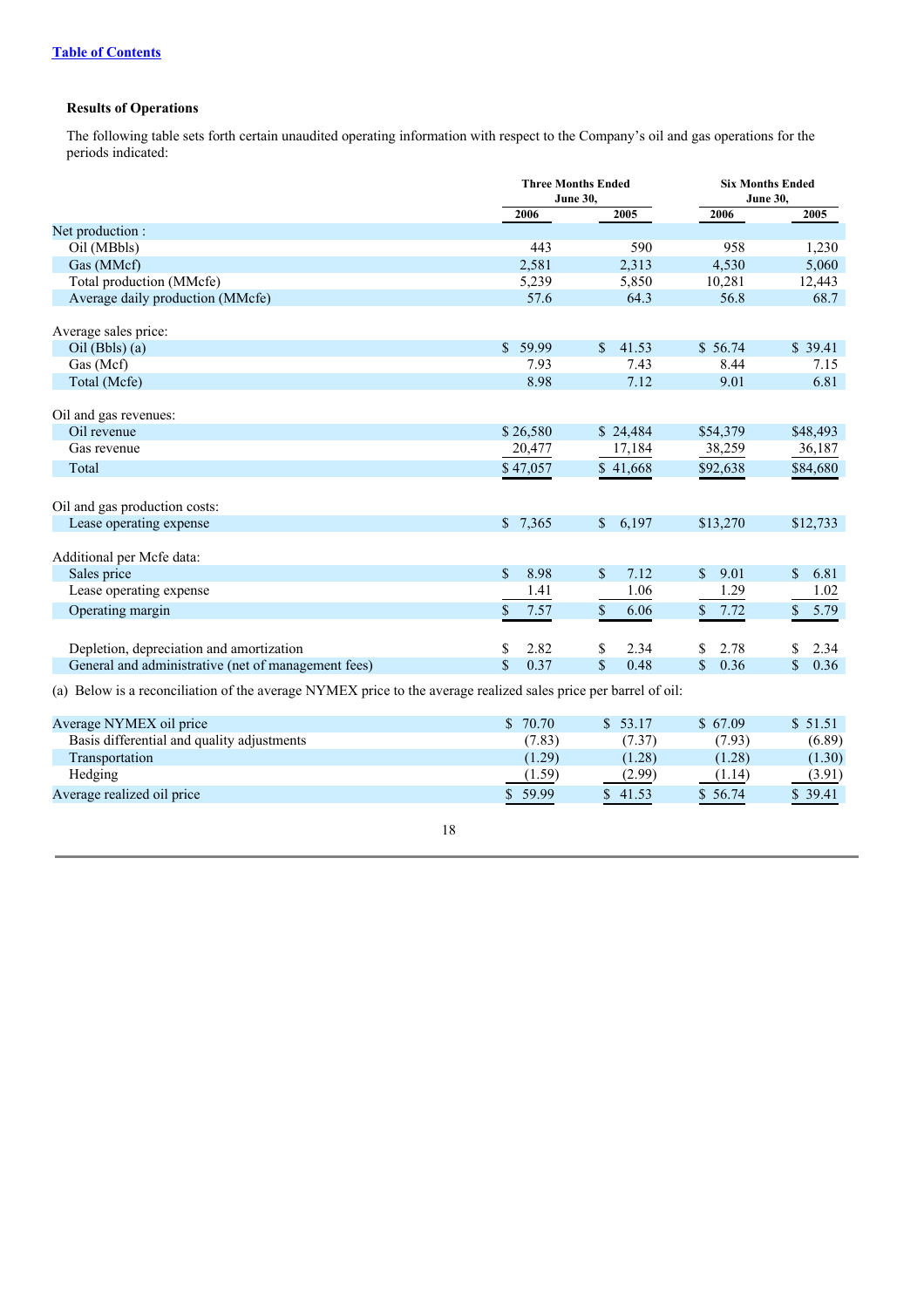## Comparison of Results of Operations for the Three Months Ended June 30, 2006 and the Three Months Ended June 30, 2005.

## Oil and Gas Production and Revenues

Total oil and gas revenues increased 13% to \$47.1 million in the second quarter of 2006 from \$41.7 million in the second quarter of 2005. The increase was primarily due to higher product prices. Total production on an equivalent basis for the second quarter of 2006 decreased by 10% versus the second quarter of 2005.

Gas production during the second quarter of 2006 totaled 2.6 Bcf and generated \$20.5 million in revenues compared to 2.3 Bcf and \$17.2 million in revenues during the same period in 2005. The average gas price after hedging impact for the second quarter of 2006 was \$7.93 per Mcf compared to \$7.43 per Mcf for the same period last year. The 12% increase in production was primarily due to production from our new wells at East Cameron Block 90, North Padre Island Block 913, High Island Block 73 and West Cameron Block 295. The increase was partially offset by normal and expected declines in production from our Habanero, High Island Block 119 and Mobile Bay area fields and older properties.

Oil production during the second quarter of 2006 totaled 443,000 barrels and generated \$26.6 million in revenues compared to 590,000 barrels and \$24.5 million in revenues for the same period in 2005. The average oil price received after hedging impact in the second quarter of 2006 was \$59.99 per barrel compared to \$41.53 per barrel in the second quarter of 2005. The decrease in production for the second quarter of 2006 compared to the second quarter of 2005 was primarily due to normal and expected declines in production from our Habanero Field and older properties.

#### Lease Operating Expenses

Lease operating expenses were \$7.4 million for the three-month period ended June 30, 2006, an increase of \$1.2 million compared to the same period in 2005. The increase was primarily due to new wells coming on line, higher costs for fuel and marine transportation and an increase in insurance rates for our policies which were renewed on April 1, 2006. The increase was partially offset by a decrease in throughput charges for Habanero resulting from lower production.

#### Depreciation, Depletion and Amortization

Depreciation, depletion and amortization for the three months ended June 30, 2006 and 2005 was \$14.8 million and \$13.7 million, respectively. The 8% increase was primarily due to a higher depletion rate resulting from higher cost associated with exploration and development in the Gulf of Mexico.

## Accretion Expense

Accretion expense for the three-month periods ended June 30, 2006 and 2005 of \$1.3 million and \$770,000, respectively, represents accretion of our asset retirement obligations. The increase was primarily due to the addition of plugging and abandonment obligations associated with new discoveries and an increase in plugging and abandonment estimates. See Note 7 to the Consolidated Financial Statements.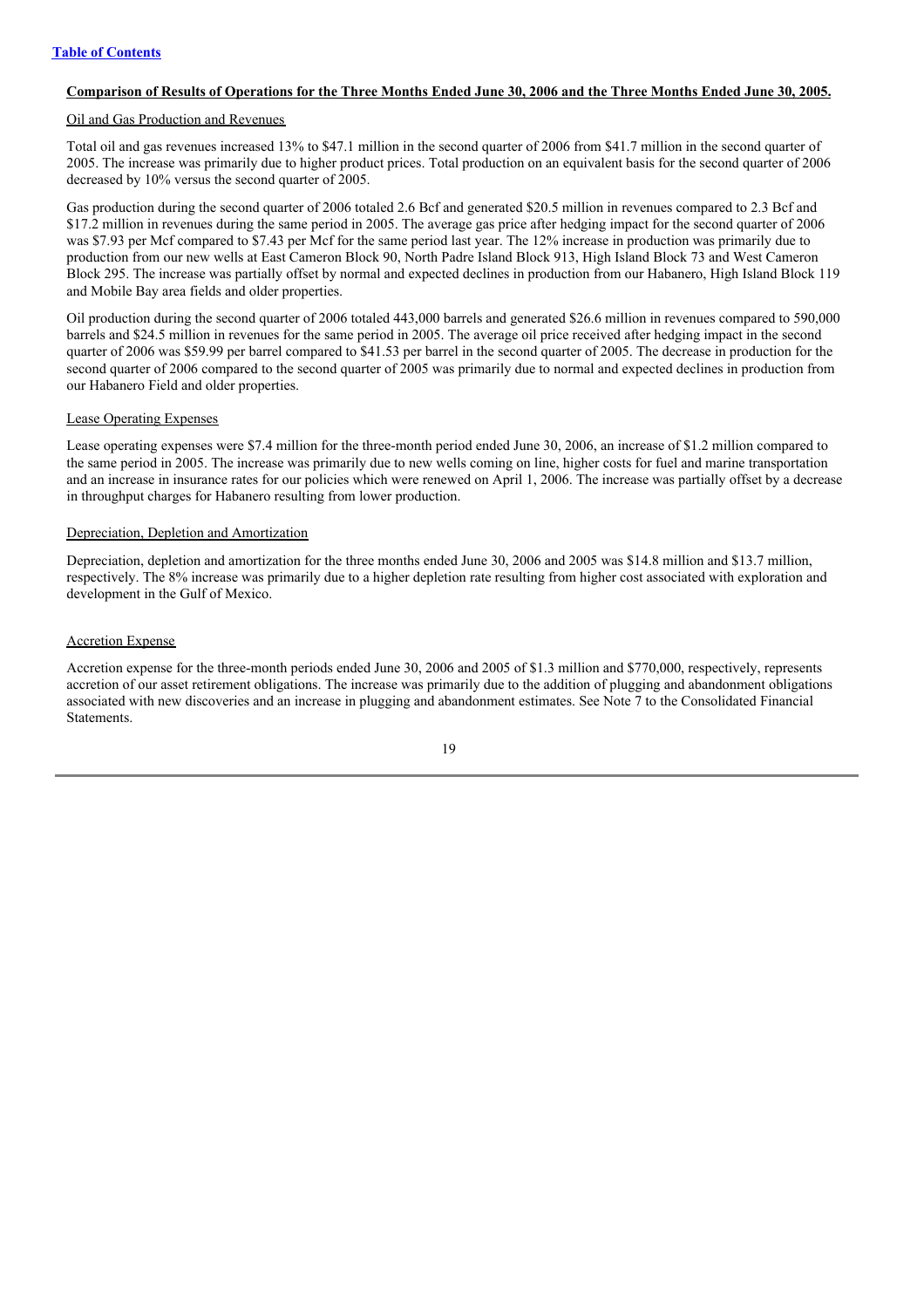#### General and Administrative

General and administrative expenses, net of amounts capitalized, were \$1.9 million and \$2.8 million for the three-month periods ended June 30, 2006 and 2005, respectively. The 31% decrease was primarily due to non-cash charges totaling \$928,000 that were recognized in the second quarter of 2005 for the accelerated vesting of performance shares pursuant to the terms of the plan due to death or disability for an executive officer and two directors of the Company.

### Interest Expense

Interest expense decreased by 3% to \$4.1 million during the three months ended June 30, 2006 from \$4.3 million during the three months ended June 30, 2005. This decrease is primarily attributable to an increase in capitalized interest resulting from an increase in our investment in unevaluated properties over the last year due to expanded exploration activities.

#### Income Taxes

Income tax expense was \$6.3 million and \$4.7 million for the three-month periods ended June 30, 2006 and 2005, respectively. The increase was due to an increase in income before income taxes.

## Comparison of Results of Operations for the Six Months Ended June 30, 2006 and the Six Months Ended June 30, 2005.

#### Oil and Gas Production and Revenues

Total oil and gas revenues increased 9% to \$92.6 million in the first half of 2006 from \$84.7 million in the first half of 2005. The increase was primarily due to higher product prices. Total production on an equivalent basis for the first half of 2006 decreased by 17% versus the first half of 2005.

Gas production during the six-months ended June 30, 2006 totaled 4.5 Bcf and generated \$38.3 million in revenues compared to 5.1 Bcf and \$36.2 million in revenues during the same period in 2005. The average gas price after hedging impact for the first half of 2006 was \$8.44 per Mcf compared to \$7.15 per Mcf for the same period last year. The decrease in production was primarily due to normal and expected declines in production from our Habanero, High Island Block 119, and Mobile Bay area fields and older properties. The decrease was partially offset by production from our new wells at East Cameron Block 90, North Padre Island Block 913, High Island Block 73 and West Cameron Block 295.

Oil production during the six-months ended June 30, 2006 totaled 958,000 barrels and generated \$54.4 million in revenues compared to 1,230,000 barrels and \$48.5 million in revenues for the same period in 2005. The average oil price received after hedging impact in the first half of 2006 was \$56.74 per barrel compared to \$39.41 per barrel in the first half of 2005. The decrease in production was primarily due to normal and expected declines in production from our Habanero Field and older properties.

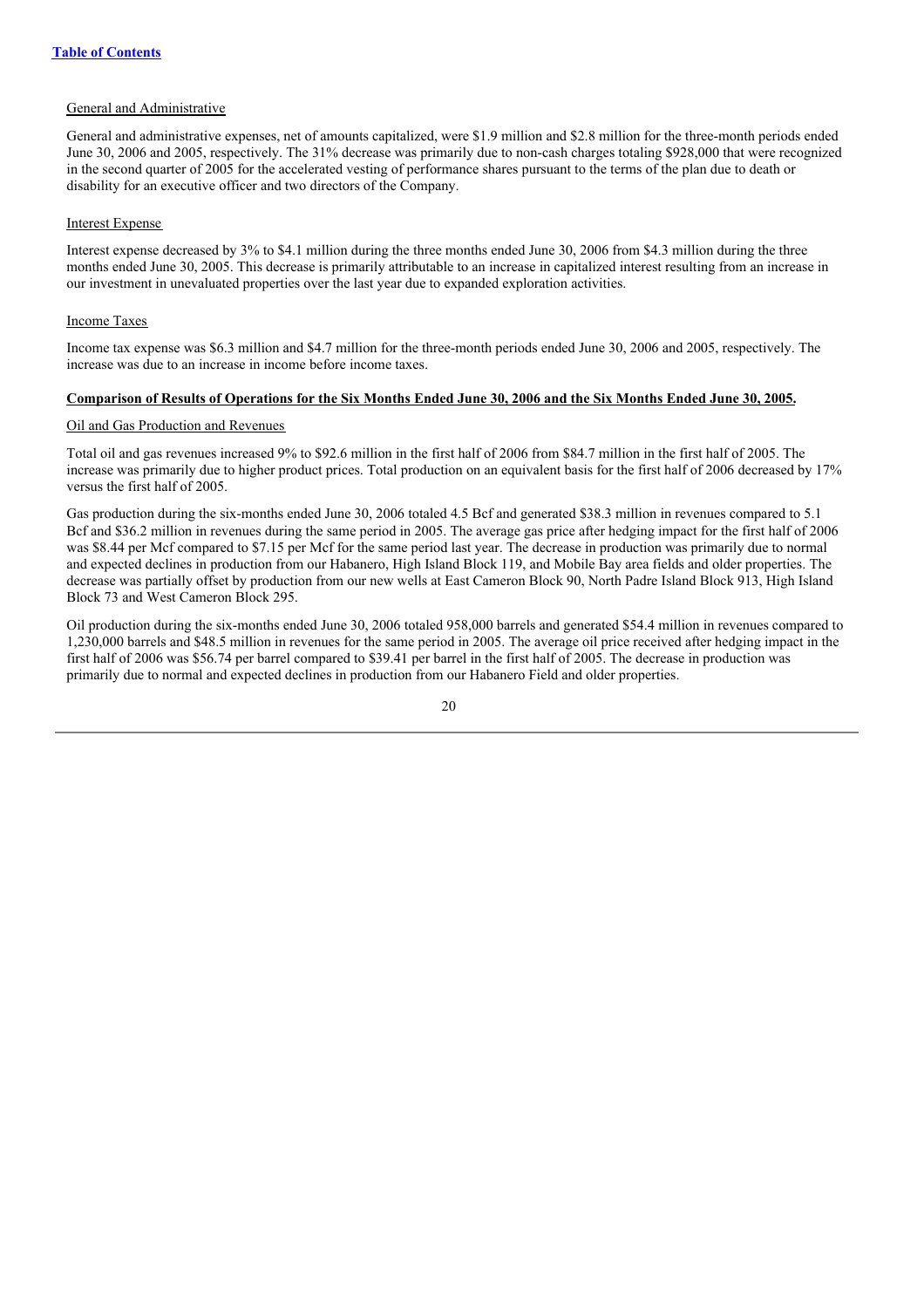#### Lease Operating Expenses

Lease operating expenses were \$13.3 million for the six-month period ended June 30, 2006, an increase of \$537,000 compared to the same period in 2005. The increase was primarily due to new wells coming on line, higher costs for fuel and marine transportation and an increase in insurance rates for our policies which were renewed on April 1, 2006. The increase was partially offset by the shut-in of our Main Pass Block 163 Field after the first quarter of 2005, which became uneconomic and is being plugged and abandoned, and a decrease in throughput charges for Habanero resulting from lower production.

#### Depreciation, Depletion and Amortization

Depreciation, depletion and amortization for the six-months ended June 30, 2006 and 2005 was \$28.6 million and \$29.1 million, respectively. The 2% decrease was primarily due to lower production volumes for the first half of 2006 compared to the same period last year. The decrease was partially offset by a higher depletion rate primarily due to higher cost associated with exploration and development in the Gulf of Mexico.

## Accretion Expense

Accretion expense for the six-month period ended June 30, 2006 and 2005 of \$2.8 million and \$1.6 million, respectively, represents accretion of our asset retirement obligations. The increase was primarily due to the addition of plugging and abandonment obligations associated with new discoveries and an increase in plugging and abandonment estimates. See Note 7 to the Consolidated Financial Statements.

#### General and Administrative

General and administrative expenses, net of amounts capitalized, were \$3.7 million and \$4.5 million for the six-month periods ended June 30, 2006 and 2005, respectively. The 19% decrease was primarily due to non-cash charges totaling \$928,000 that were recognized in the second quarter of 2005 for the accelerated vesting of performance shares pursuant to the terms of the plan due to death or disability for an executive officer and two directors of the Company.

## Interest Expense

Interest expense decreased by 6% to \$8.3 million during the six months ended June 30, 2006 from \$8.8 million during the six months ended June 30, 2005. This decrease is primarily attributable to an increase in capitalized interest resulting from an increase in our investment in unevaluated properties over the last year due to expanded exploration activities.

## Income Taxes

Income tax expense was \$12.8 million and \$9.6 million for the six-month periods ended June 30, 2006 and 2005, respectively. The increase was due to an increase in income before income taxes.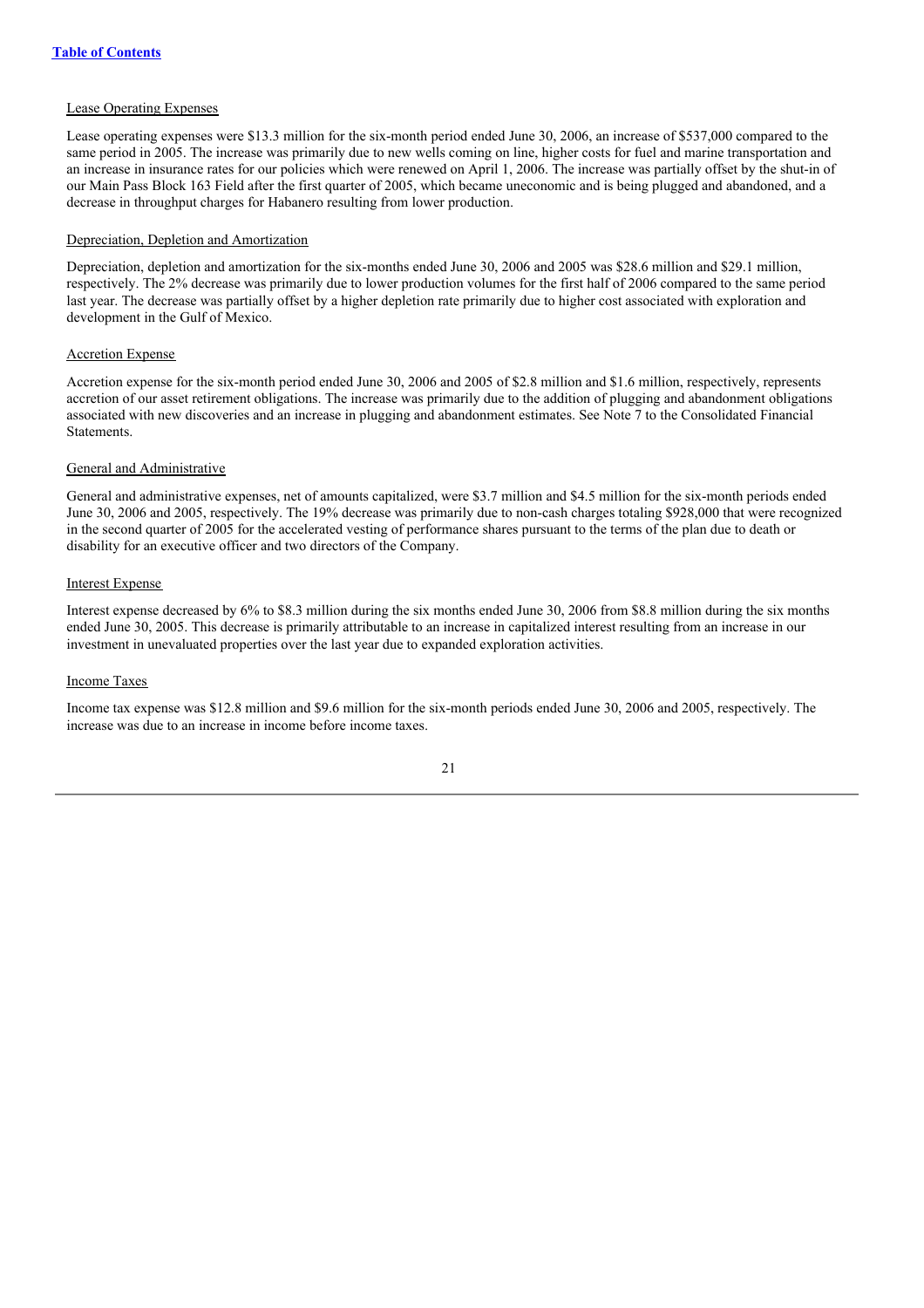## **Item 3. QUANTITATIVE AND QUALITATIVE DISCLOSURES ABOUT MARKET RISK**

The Company's revenues are derived from the sale of its crude oil and natural gas production. The prices for oil and gas remain extremely volatile and sometimes experience large fluctuations as a result of relatively small changes in supply, weather conditions, economic conditions and government actions. From time to time, the Company enters into derivative financial instruments to manage oil and gas price risk.

The Company may utilize fixed price "swaps", which reduce the Company's exposure to decreases in commodity prices and limit the benefit the Company might otherwise have received from any increases in commodity prices.

The Company may utilize price "collars" to reduce the risk of changes in oil and gas prices. Under these arrangements, no payments are due by either party so long as the market price is above the floor price and below the ceiling price set in the collar. If the price falls below the floor, the counter-party to the collar pays the difference to the Company, and if the price rises above the ceiling, the counterparty receives the difference from the Company.

Callon may purchase "puts" which reduce the Company's exposure to decreases in oil and gas prices while allowing realization of the full benefit from any increases in oil and gas prices. If the price falls below the floor, the counter-party pays the difference to the Company.

The Company enters into these various agreements from time to time to reduce the effects of volatile oil and gas prices and does not enter into derivative transactions for speculative purposes. However, certain of the Company's derivative positions may not be designated as hedges for accounting purposes.

See Note 4 to the Consolidated Financial Statements for a description of the Company's outstanding derivative contracts at June 30, 2006. There have been no significant changes in market risks faced by the Company since the end of 2005.

## **Item 4. CONTROLS AND PROCEDURES**

Evaluation of Disclosure Controls and Procedures. Disclosure controls and procedures include, without limitation, controls and procedures designed to ensure that information required to be disclosed by an issuer in the reports that it files or submits under the Securities Exchange Act of 1934, as amended, is accumulated and communicated to the issuer's management, including its principal executive and principal financial officers, or persons performing similar functions, as appropriate to allow timely decisions regarding required disclosure. The Company's principal executive and financial officer has concluded that the Company's disclosure controls and procedures (as defined in Rules 13a-15(e) and 15d-15(e) under the Securities Exchange Act of 1934 (the "Exchange Act")) were effective as of June 30, 2006.

There were no changes in the Company's internal control over financial reporting that occurred during the Company's last fiscal quarter that have materially affected, or are reasonably likely to materially affect, the Company's internal control over financial reporting.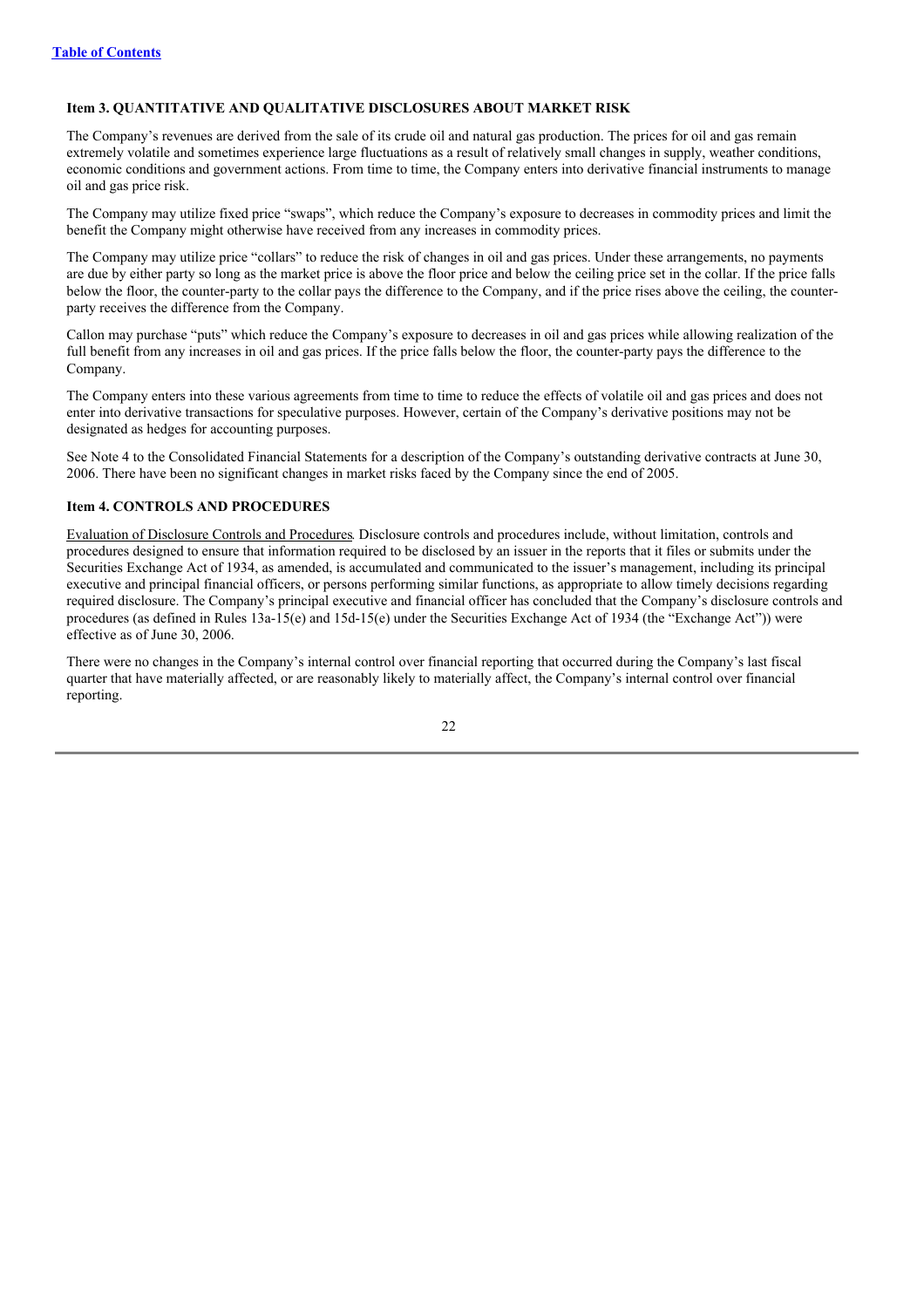## **CALLON PETROLEUM COMPANY**

## **PART II. OTHER INFORMATION**

## **Item 4. SUBMISSION OF MATTERS TO A VOTE OF THE SECURITY HOLDERS**

The Company held its annual meeting of shareholders on May 4, 2006. At the annual meeting, two Class III directors of the board of directors of the Company were elected to hold office until the Company's annual meeting of shareholders in 2009 or until their respective successors have been duly elected and qualified. The votes cast for each of the directors proposed in the Company's definitive proxy statement on Schedule 14A, out of a total of 19,516,239 shares outstanding on the record date for the annual meeting, were as follows:

|                  |           | For        | Withheld  |
|------------------|-----------|------------|-----------|
| Fred L. Callon   | Class III | 15.685.582 | 1,892,353 |
| L. Richard Flury | Class III | 15,742,161 | 1.835.774 |

There were no abstentions, votes against or broker non-votes cast with respect to the election of directors.

The shareholders of the Company ratified the appointment of Ernst & Young LLP as the Company's independent registered public accounting firm for 2006. There were 17,550,825 votes in favor and 27,110 votes against or abstained. There were no votes withheld or broker non-votes with respect to the ratification of the appointment of Ernst & Young LLP.

The shareholders of the Company also approved and ratified the Callon Petroleum Company 2006 Stock Incentive Plan. There were 8,591,032 votes in favor and 6,078,128 votes against or abstained.

### **Item 6. EXHIBITS**

Exhibits

- 3. Articles of Incorporation and By-Laws
	- 3.1 Certificate of Incorporation of the Company, as amended (incorporated by reference from Exhibit 3.1 of the Company's Annual Report on Form 10-K for the year ended December 31, 2003 filed March 15, 2004, File No. 001-14039)
	- 3.2 Bylaws of the Company (incorporated by reference from Exhibit 3.2 of the Company's Registration Statement on Form S-4, filed August 4, 1994, Reg. No. 33-82408)
- 4. Instruments defining the rights of security holders, including indentures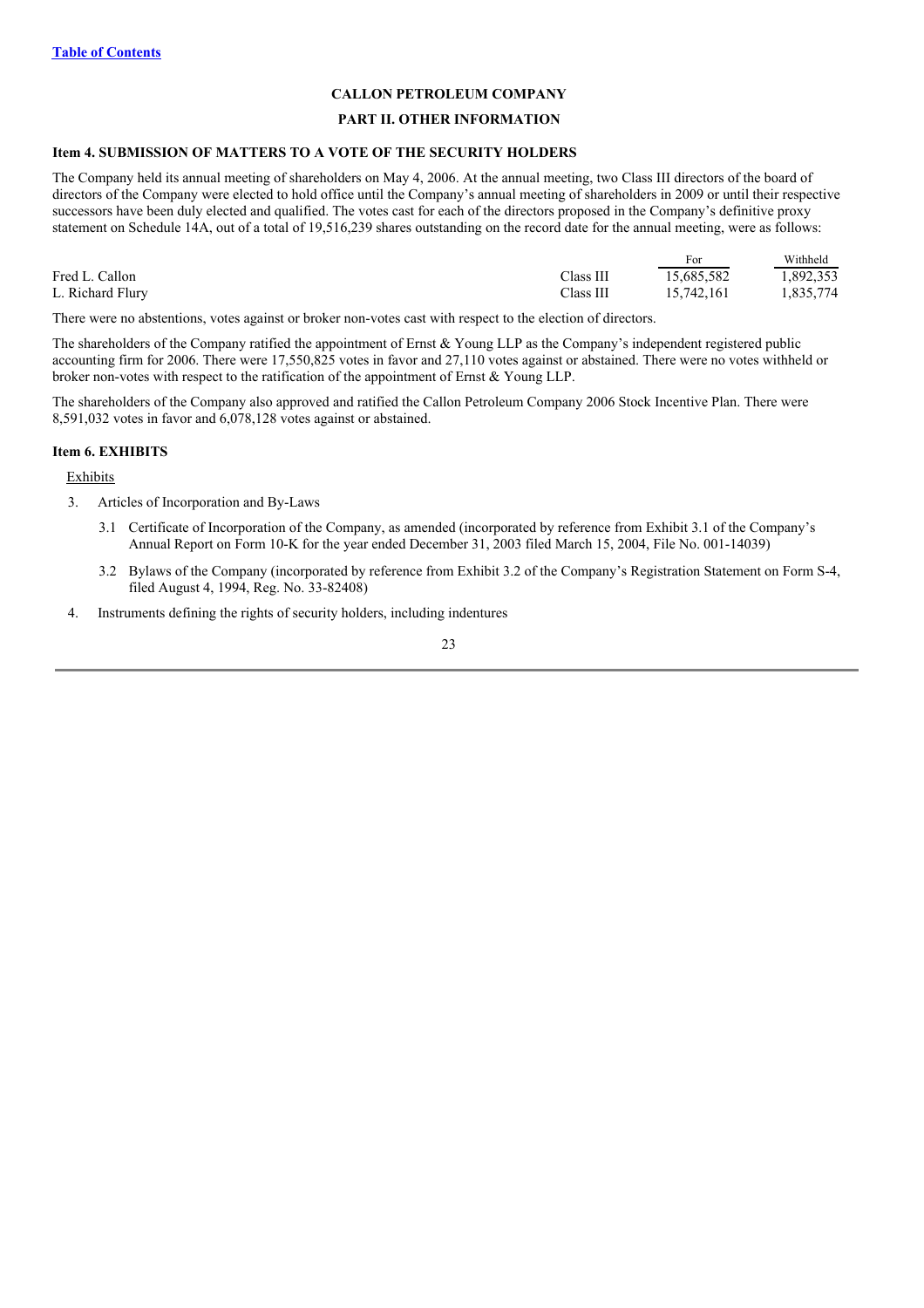- 4.1 Specimen Common Stock Certificate (incorporated by reference from Exhibit 4.1 of the Company's Registration Statement on Form S-4, filed August 4, 1994, Reg. No. 33-82408)
- 4.2 Rights Agreement between Callon Petroleum Company and American Stock Transfer & Trust Company, Rights Agent, dated March 30, 2000 (incorporated by reference from Exhibit 99.1 of the Company's Registration Statement on Form 8-A, filed April 6, 2000, File No. 001- 14039)
- 4.3 Form of Warrant entitling certain holders of the Company's 10.125% Senior Subordinated Notes due 2002 to purchase common stock from the Company (incorporated by reference to Exhibit 4.13 of the Company's Form 10-Q for the period ended June 30, 2002, File No. 001-14039)
- 4.4 Form of Warrants dated December 8, 2003 and December 29, 2003 entitling lenders under the Company's \$185 million amended and restated Senior Unsecured Credit Agreement, dated December 23, 2003, to purchase common stock from the Company (incorporated by reference to Exhibit 4.14 of the Company's Annual Report on Form 10-K for the year ended December 31, 2003, File No. 001-14039)
- 4.5 Indenture for the Company's 9.75% Senior Notes due 2010, dated March 15, 2004, between Callon Petroleum Company and American Stock Transfer & Trust Company (incorporated by reference to Exhibit 4.16 of the Company's Quarterly Report on Form 10-Q for the period ended March 31, 2004, File No. 001-14039)
- 31. Certifications
	- 31.1 Certification of Chief Executive and Financial Officer pursuant to Section 302 of the Sarbanes-Oxley Act of 2002
- 32. Section 1350 Certifications
	- 32.1 Certification of Chief Executive and Financial Officer pursuant to Section 906 of the Sarbanes-Oxley Act of 2002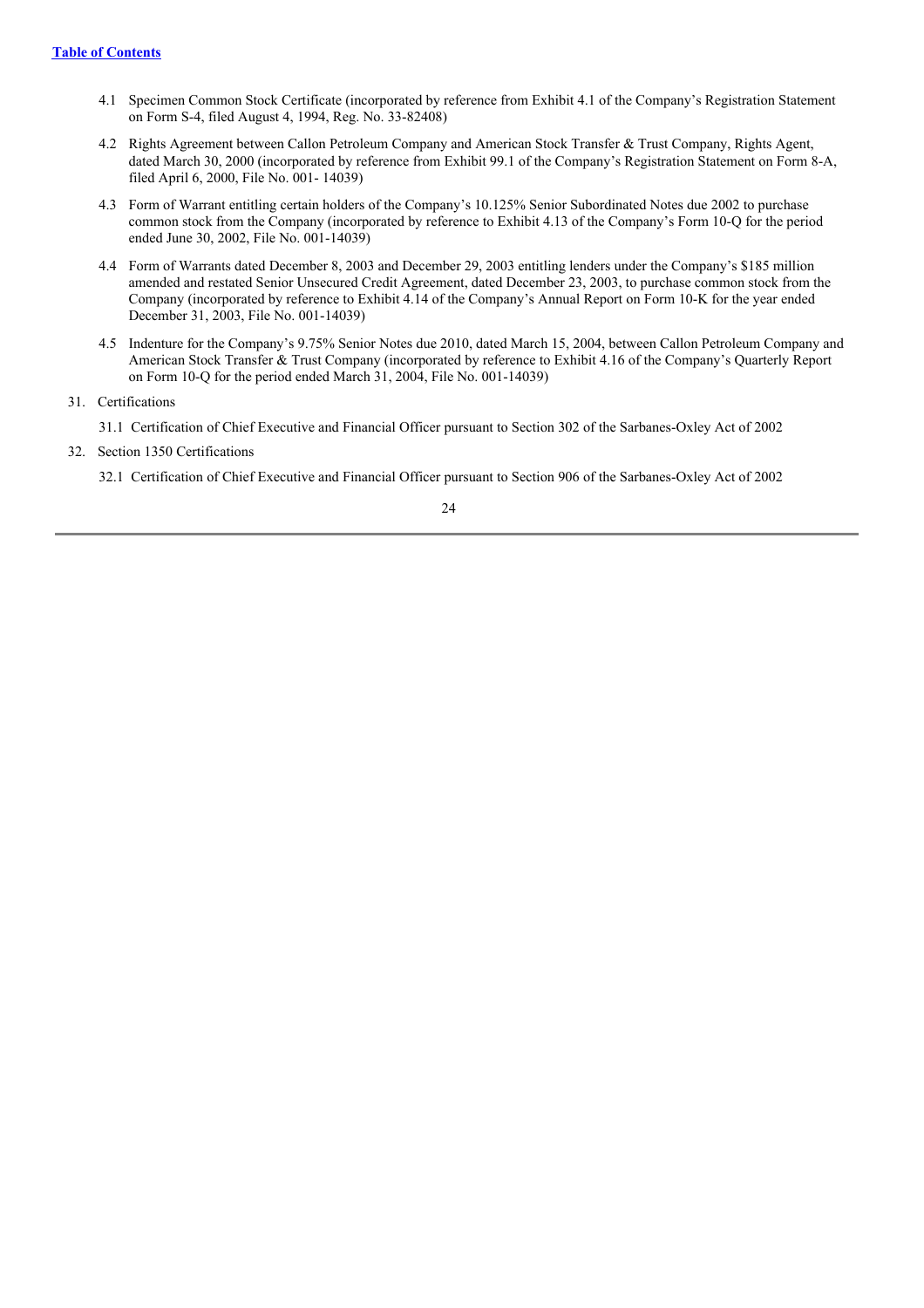## **SIGNATURES**

Pursuant to the requirements of the Securities Exchange Act of 1934, the registrant has duly caused this report to be signed on its behalf by the undersigned thereunto duly authorized.

## **CALLON PETROLEUM COMPANY**

Date: <u>August 7, 2006</u> By: /s/ Fred L. Callon

Fred L. Callon, President and Chief Executive Officer (on behalf of the registrant and as the principal financial officer)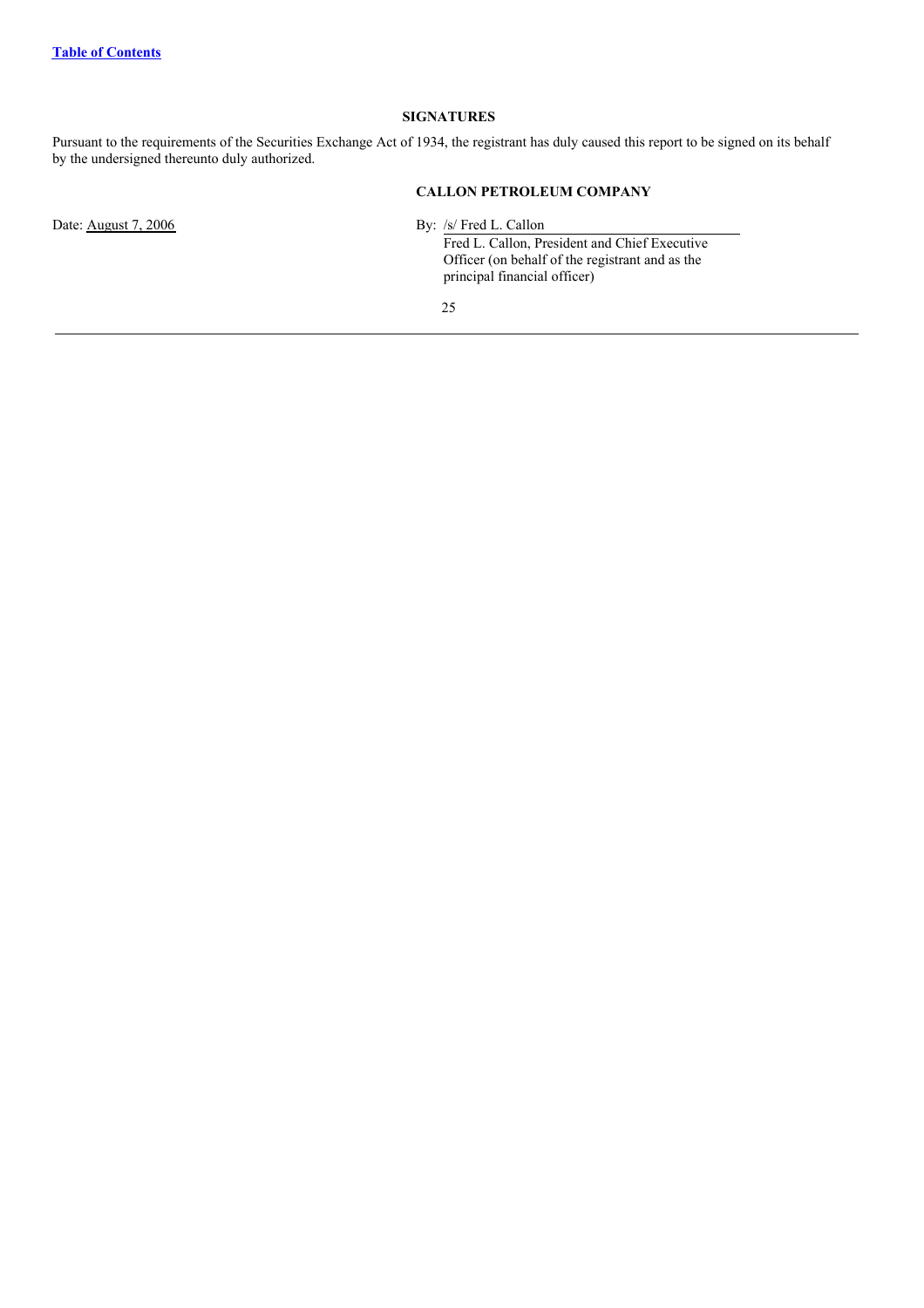## **Exhibit Index Exhibit Number Title of Document** 3. Articles of Incorporation and By-Laws 3.1 Certificate of Incorporation of the Company, as amended (incorporated by reference from Exhibit 3.1 of the Company's Annual Report on Form 10-K for the year ended December 31, 2003 filed March 15, 2004, File No. 001-14039) 3.2 Bylaws of the Company (incorporated by reference from Exhibit 3.2 of the Company's Registration Statement on Form S-4, filed August 4, 1994, Reg. No. 33-82408) 4. Instruments defining the rights of security holders, including indentures 4.1 Specimen Common Stock Certificate (incorporated by reference from Exhibit 4.1 of the Company's Registration Statement on Form S-4, filed August 4, 1994, Reg. No. 33-82408) 4.2 Rights Agreement between Callon Petroleum Company and American Stock Transfer & Trust Company, Rights Agent, dated March 30, 2000 (incorporated by reference from Exhibit 99.1 of the Company's Registration Statement on Form 8-A, filed April 6, 2000, File No. 001- 14039) 4.3 Form of Warrant entitling certain holders of the Company's 10.125% Senior Subordinated Notes due 2002 to purchase common stock from the Company (incorporated by reference to Exhibit 4.13 of the Company's Form 10-Q for the period ended June 30, 2002, File No. 001-14039) 4.4 Form of Warrants dated December 8, 2003 and December 29, 2003 entitling lenders under the Company's \$185 million amended and restated Senior Unsecured Credit Agreement, dated December 23, 2003, to purchase common stock from the Company (incorporated by reference to Exhibit 4.14 of the Company's Annual Report on Form 10-K for the year ended December 31, 2003, File No. 001-14039) 26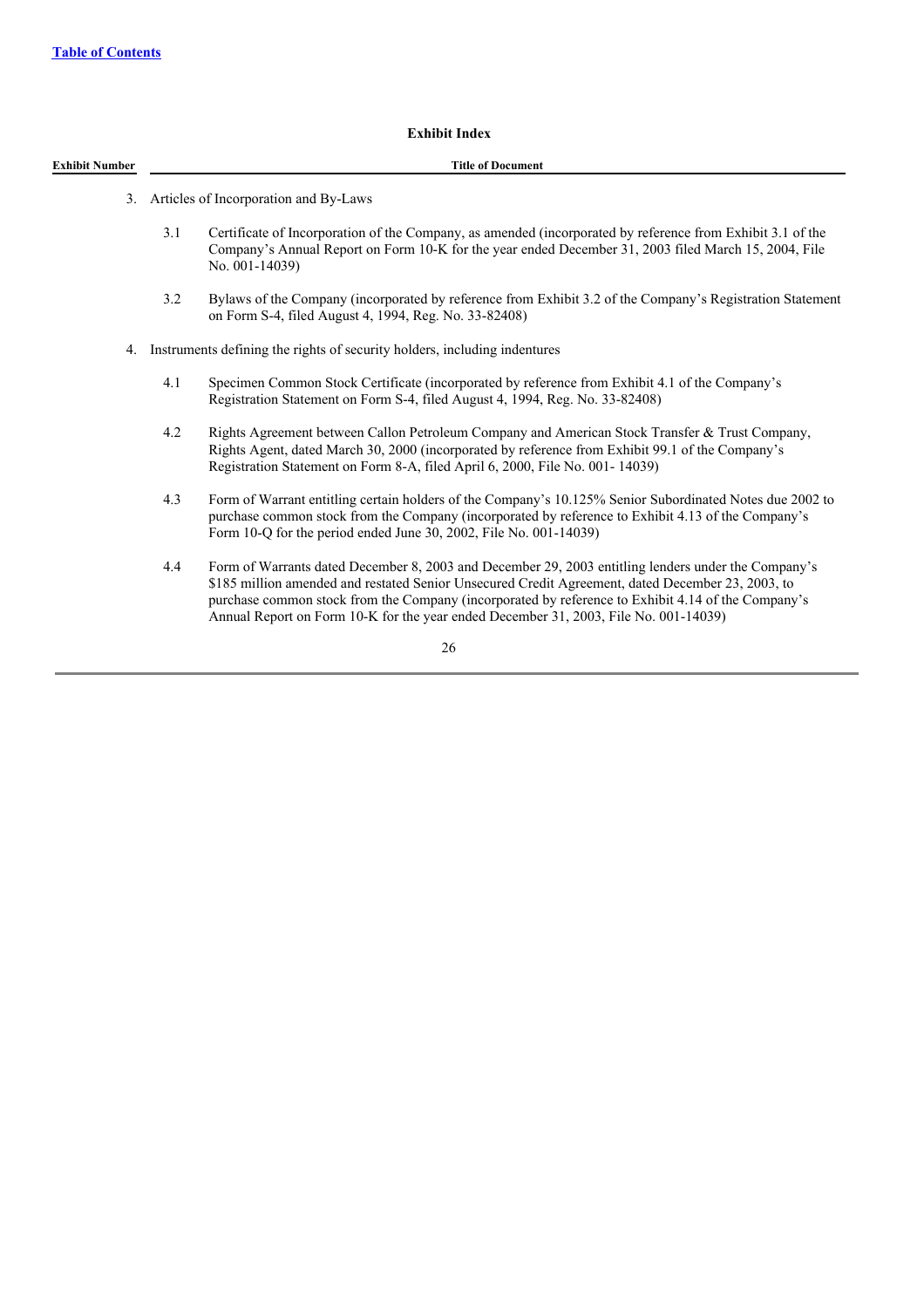| <b>Exhibit Number</b> |                | <b>Title of Document</b>                                                                                                                                                                                                                                                                                                 |  |  |  |
|-----------------------|----------------|--------------------------------------------------------------------------------------------------------------------------------------------------------------------------------------------------------------------------------------------------------------------------------------------------------------------------|--|--|--|
|                       | 4.5            | Indenture for the Company's 9.75% Senior Notes due 2010, dated March 15, 2004, between Callon<br>Petroleum Company and American Stock Transfer & Trust Company (incorporated by reference to<br>Exhibit 4.16 of the Company's Quarterly Report on Form 10-Q for the period ended March 31, 2004, File<br>No. $001-14039$ |  |  |  |
| 31.                   | Certifications |                                                                                                                                                                                                                                                                                                                          |  |  |  |
|                       | 31.1           | Certification of Chief Executive and Financial Officer pursuant to Section 302 of the Sarbanes-Oxley Act of<br>2002                                                                                                                                                                                                      |  |  |  |

- 32. Section 1350 Certifications
	- 32.1 Certification of Chief Executive and Financial Officer pursuant to Section 906 of the Sarbanes-Oxley Act of 2002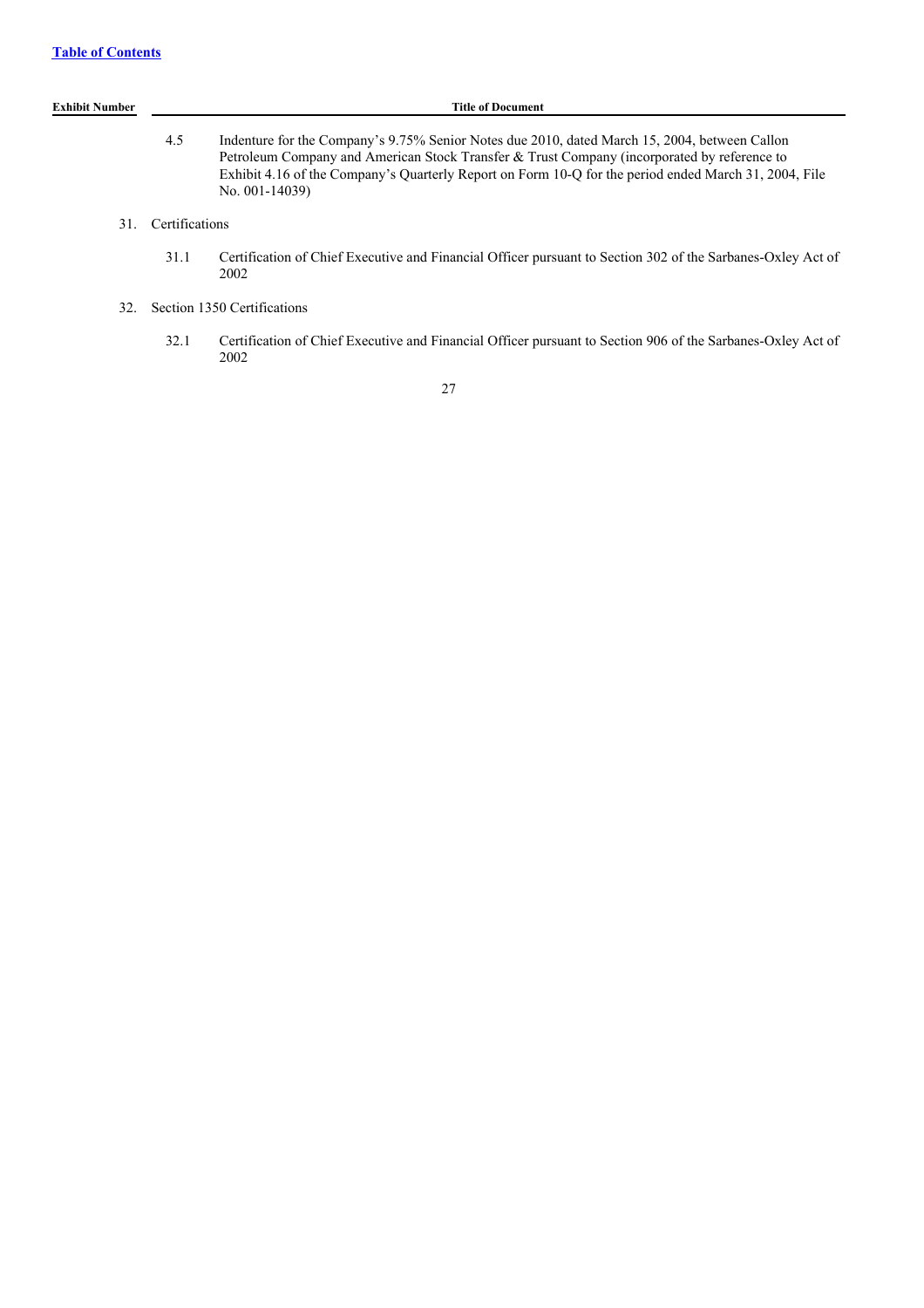#### **CERTIFICATIONS**

<span id="page-27-0"></span>I, Fred L. Callon, certify that:

1. I have reviewed this quarterly report on Form 10-Q of Callon Petroleum Company;

2. Based on my knowledge, this report does not contain any untrue statement of a material fact or omit to state a material fact necessary to make the statements made, in light of the circumstances under which such statements were made, not misleading with respect to the period covered by this report;

3. Based on my knowledge, the financial statements, and other financial information included in this report, fairly present in all material respects the financial condition, results of operations and cash flows of the registrant as of, and for, the periods presented in this report;

4. The registrant's other certifying officers and I are responsible for establishing and maintaining disclosure controls and procedures (as defined in Exchange Act Rules 13a-15(e) and 15d-15(e)) and internal control over financial reporting (as defined in Exchange Act Rules  $13a-15(f)$  and  $15d-15(f)$  for the registrant and have:

(a) Designed such disclosure controls and procedures, or caused such disclosure controls and procedures to be designed under our supervision, to ensure that material information relating to the registrant, including its consolidated subsidiaries, is made known to us by others within those entities, particularly during the period in which this report is being prepared;

(b) Designed such internal control over financial reporting, or caused such internal control over financial reporting to be designed under our supervision, to provide reasonable assurance regarding the reliability of financial reporting and the preparation of financial statements for external purposes in accordance with generally accepted accounting principles;

(c) Evaluated the effectiveness of the registrant's disclosure controls and procedures and presented in this report our conclusions about the effectiveness of the disclosure controls and procedures as of the end of the period covered by this report based on such evaluation; and

(d) Disclosed in this report any change in the registrant's internal control over financial reporting that occurred during the registrant's most recent fiscal quarter (the registrant's fourth fiscal quarter in the case of an annual report) that has materially affected, or is reasonably likely to materially affect, the registrant's internal control over financial reporting; and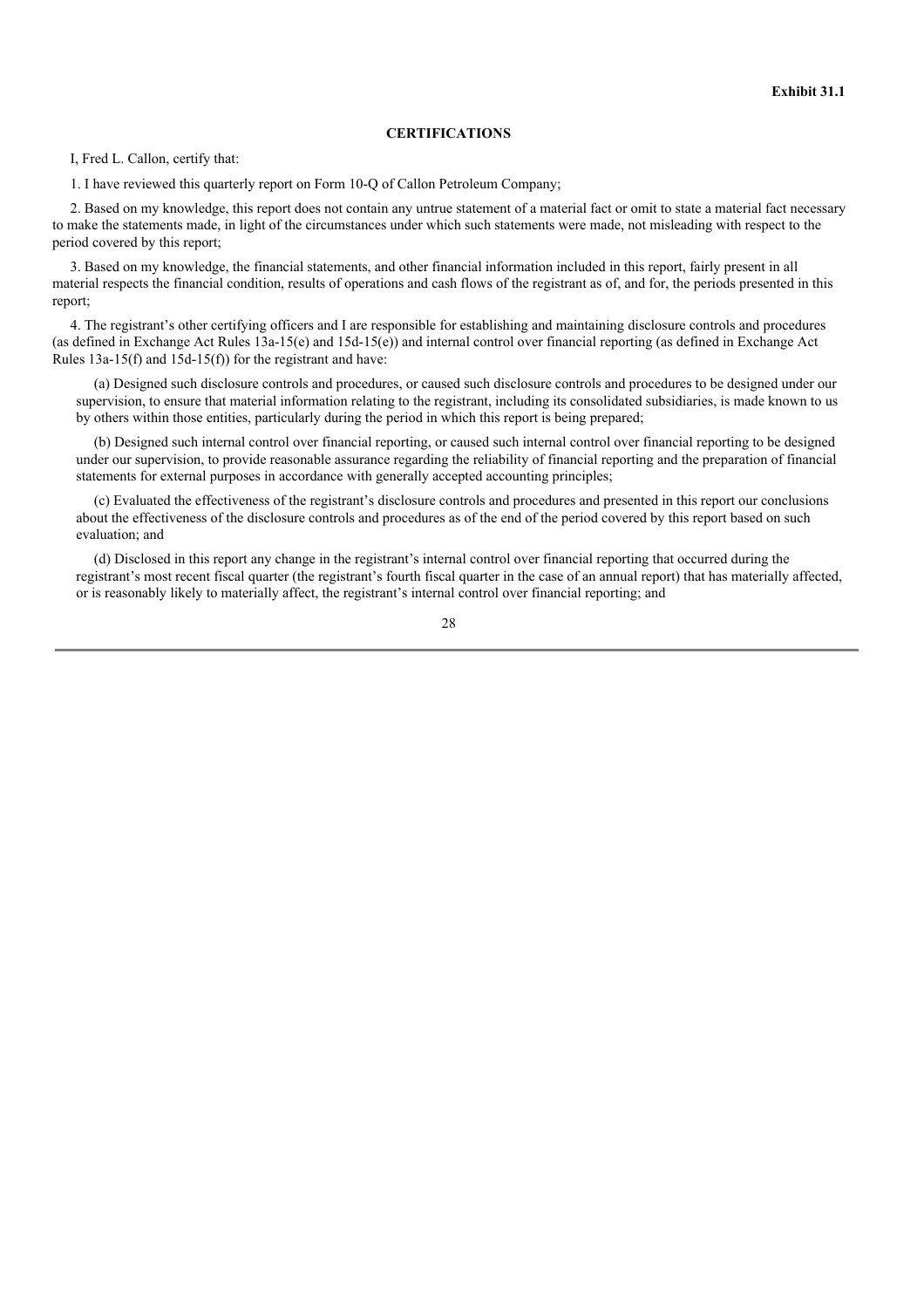5. The registrant's other certifying officers and I have disclosed, based on our most recent evaluation of internal control over financial reporting, to the registrant's auditors and the audit committee of registrant's board of directors (or persons performing the equivalent function):

(a) All significant deficiencies and material weaknesses in the design or operation of internal control over financial reporting which are reasonably likely to adversely affect the registrant's ability to record, process, summarize and report financial information; and

(b) Any fraud, whether or not material, that involves management or other employees who have a significant role in the registrant's internal control over financial reporting.

Date: August 7, 2006

By: /s/ Fred L. Callon

Fred L. Callon, President and Chief Executive Officer (Principal Executive and Financial Officer)